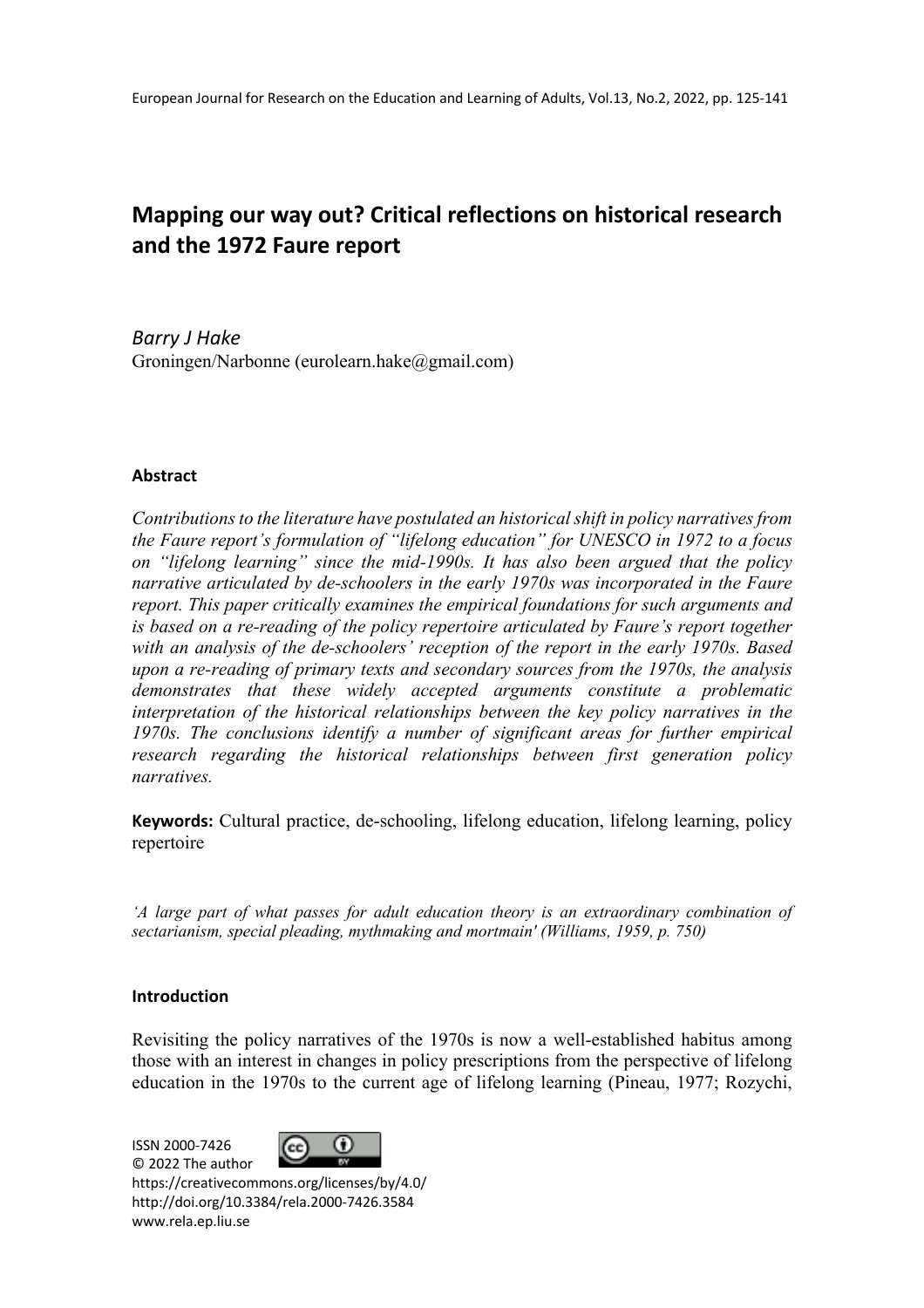1987; Wain, 1989; Guigou, 1977, 1992; Field, 2001, 2012; Medel-Añonuevo, Ohsako & Mauch, 2001; Tuijnman & Boström, 2002; Forquin, 2004; Schütze, 2006; Billett, 2010; Lee & Friedrich, 2011; Haddat & Aubin, 2013; Jarvis, 2014; Elfert, 2018). When returning to the policy landscapes of the 1970s, "lifelong education" is regularly compared with other policy concepts such as "recurrent education", "éducation permanente*",* "permanent education", and "paid educational leave", but less frequently with "deschooling" society (Alenen, 1982; Duke, 1982; Gelpi, 1984, 1994; Giere, 1994; Boshier, 1998; Istance, Schuetze & Schuller, 2002; Hager, 2011; Laot, 2009; Zaldívar, 2011, 2015; Bartlett & Schugurensky, 2020). A major feature of this discourse, however, comprises the identification of a major paradigm shift from lifelong "education" to lifelong "learning".

Since the mid-1990s, research on adult education as a lifelong process has been characterised by a recurrent, if not a permanent, focus on the widely shared diagnosis of an epoch-shaping shift from narratives addressing "lifelong education" to a preoccupation with "lifelong learning" (Barros, 2012; Biesta, 2012; Boshier, 2012 Milana, 2012; Elfert, 2015, 2018, 2019; Fejes & Nylander, 2019). Mapping these shifting policy paradigms is necessary according to Rubenson (1982, 2006, 2009), who postulates that the 1970s constituted the first of two "generations" of policy development. In similar vein, Hager (2011) refers to first and second "waves" of policy concepts addressing lifelong education and lifelong learning. Others have argued that these generations were marked by significant shifts in "policy vocabularies" from lifelong "education" in the 1970s to lifelong "learning" in the 1990s (Barros, 2012; Milana, 2012). In their contribution to the literature on mapping the field, Fejes and Nylander (2019, p. 3), for example, argue that 'The shift from focusing on education to speaking about learning is important to address in research, because it marks out a new way of conceptualising the education and learning of adults'.

In this context, the 1972 Faure report *Learning to be: the world of education today and tomorrow* (Faure, Herrera, Kaddoura, Lopès, Pétrovski, Rahnena & Ward, 1972), serves as a common point of reference for the entire field of research known as "adult education". Furthermore, the majority of studies contributing to the adult education canon specifically argue that UNESCO's policy vocabulary addressing "lifelong education" *á la Faure* incorporated the critical policy vocabulary of "de-schooling" society as this was voiced by its leading proponents Illich (1970) and Reimer (1971). From a comparative historical perspective, this paper addresses the postulated post-war shift in policy preoccupations from lifelong "education" in the 1970s to lifelong "learning" in the mid-1990s. It seeks to offer a critical historiography of the policy formation process surrounding the production and reception of the Faure report as a UNESCO policy document in 1972. Exploring recent contributions to the literature, it constitutes a critical examination of dominant representations of the Faure report regarding the relationships between lifelong education and de-schooling in the 1970s. It questions the empirical validity of widely accepted interpretations of the historical reception of this particular report.

## **Revisiting the 1972 Faure report: Policy vocabularies, narratives, and repertoires**

Examining the historiography of policy formation since the 1950s, Hake argues that narrative policy analysis offers a potentially fruitful theoretical perspective for research addressing historical transformations of policy vocabularies in relation to the social organisation of communication and learning (Hake 2005; 2011; 2017; 2018; 2019; 2021). For the purposes of comparative historical research, policy narratives can be operationalised as '...ideological representations of arguments advocating the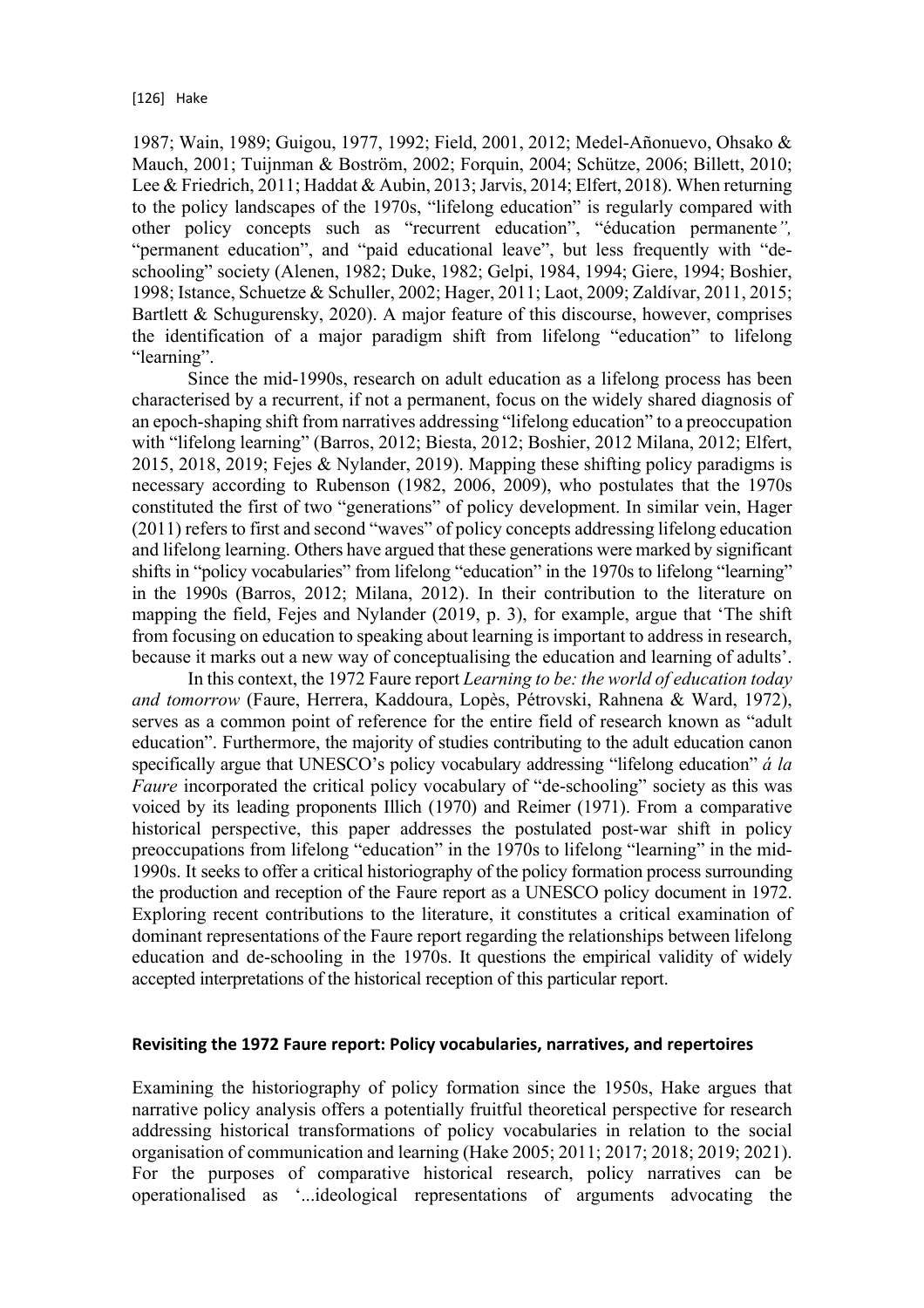redistribution of educational opportunity structures throughout life' (Hake, 2018, p. 783). As social-political phenomena, these policy narratives are historically embedded in the cultural practices of a diverse range of policy actors. These policy actors include international organisations, trans-national polities, governments, ministries, parliaments, political parties, social partners, and educational organisations, but also involve more diffuse policy-relevant actors including the social partners, interest groups, social movements, grass-roots activists, and public intellectuals. Narrative policy analysis examines these narratives by means of empirical research that investigates historical manifestations of these collective "policy repertoires" in terms of their articulation of specific policy strategies, measures, and specific instruments for redistributing learning opportunities. Research subsequently involves description and analysis of partisan policy repertoires that articulate specific policy proposals in reports, documents, submissions of evidence, books, pamphlets, posters, social messaging, protests, demonstrations, and occupation of public space. These cultural repertoires are historically manifested in partisan socio-political struggles concerning the redistribution of learning opportunities over the life course of social groups and individuals. Historical study and analysis of social-political of ideologies as collective structures of argumentation can contribute to the identification of shifts and breaks in the social organisation of "hegemonic", "dominant", "official", "alternative", and "oppositional" cultural repertoires (Williams, 1966, 1981; Jones, 2006; McGuigan, 2019).

From a comparative historical perspective, this paper explores contributions to the literature that articulate the dominant reading of the 1972 Faure report as the "iconic" historical marker of the postulated post-war shift in policy preoccupations from lifelong "education" in the 1970s to lifelong "learning" since the 1990s. It does not seek to offer an in-depth reconstruction of the socio-historical origins, reception, and implementation of the policy repertoires associated with "lifelong education" and "de-schooling". Its more limited and specific purpose is to investigate the empirical basis of recent contributions to the literature with reference to the Faure report's incorporation of deschooling. As such, this article constitutes a critical examination of the adult education literature regarding representations of the Faure report in relation to de-schooling in the early 1970s.

The following section comprises a review of recent contributions to the literature that propagate the diagnosis of a shift from lifelong education in the 1970s to lifelong learning since the mid-1990s. Section three revisits the 1972 Faure report in order to examine arguments that its policy repertoire incorporated the radical criticism of institutional education as articulated by the de-schoolers. In section four, the de-schoolers' own reception and subsequent critique of Faure's policy repertoire is examined. Section five addresses historical lacunas in the recent literature and suggests priorities for further historical research. This demands a return to primary sources, particularly the text of Faure report itself, together with further empirical research in significant areas. In conclusion, it is argued that critical re-readings of the Faure report were, and remain, available.

#### **Reconstructing Faure's lifelong education narrative**

Regarding the two-generations thesis, Milana (2012, p. 110-111) argues, 'The first of these [generations], from the 1960s to the 1980s, was strongly bound to the emerging notion of "lifelong education" as developed by UNESCO.' In the words of Biesta (2005, p. 55), 'One of the most remarkable changes that has taken place over the past two decades in the way in which we speak about [.…] education, is the rise of the concept of "learning" and the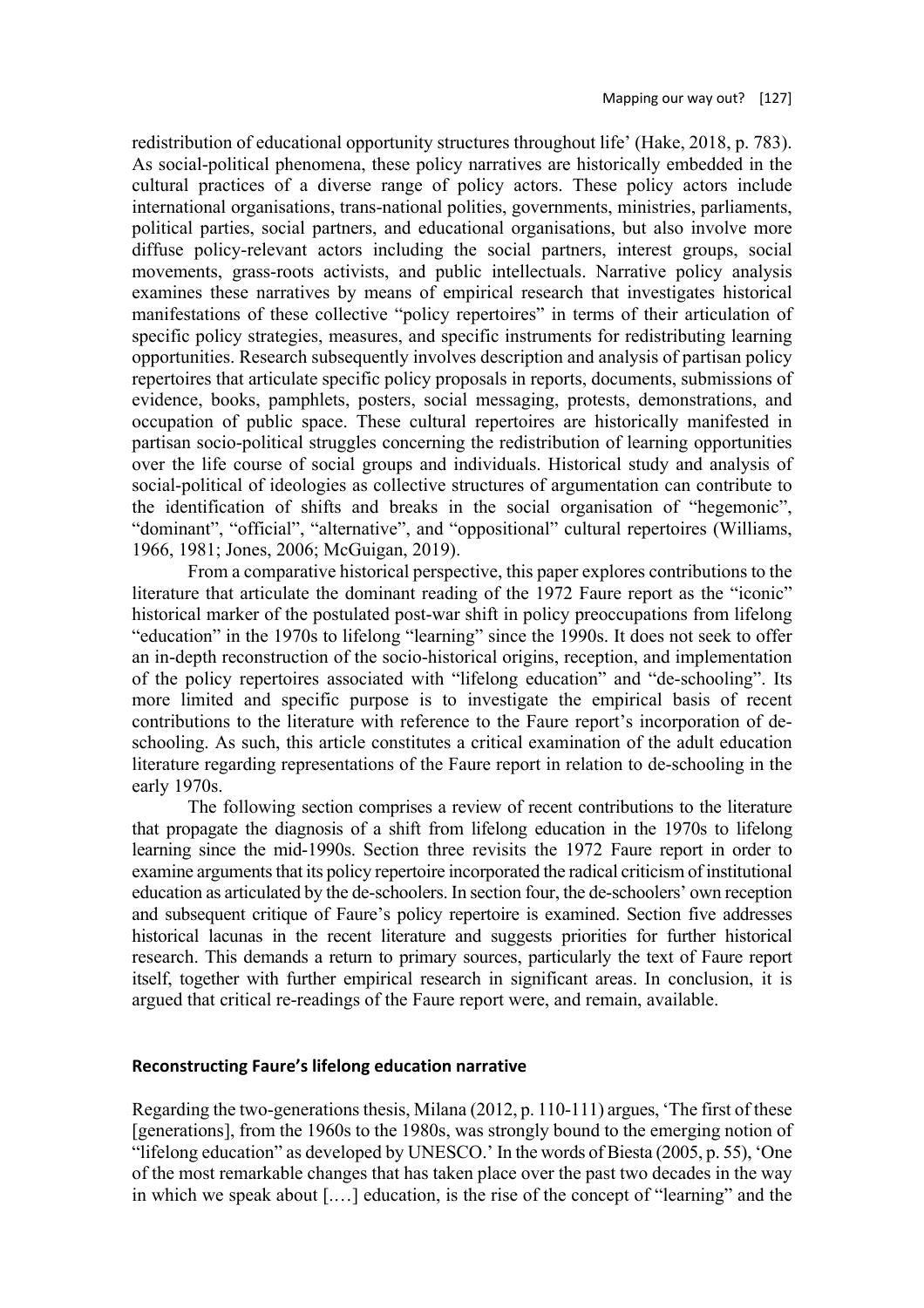subsequent decline of the concept of "education'". Likewise, Fejes (2013, p. 99), asserts that 'During the 1990s, we can see how the concept of lifelong education was replaced by lifelong learning within the policy texts.' In similar vein, Barros (2012, p. 120). observes, 'There has been a shift in paradigms from lifelong education, where the concept of education is seen as a collective entity and a state obligation, to lifelong learning, where the concept of learning is seen as an individual entity and a personal duty'.

In relation to such arguments, Faure's 1972 report has been widely recognised as 'the canonical text of the lifelong education movement' (Wain, 2001, p. 184) of the 1970s. According to Milana (2012, p. 109), it 'represented not only a universal principle, but a concrete step towards a democratisation process in education that should lead to the improvement of the quality of life for all'. Likewise, Biesta (2006, p. 171) remarks that Faure's report formulated 'lifelong education in terms of solidarity, democracy and "the complete fulfilment of man"'. For some, Faure formulated lifelong education as a "humanist project" embracing a 'view of education in its totality as a socio-political and cultural utopia for a more humane society' (Wain, 2001, p. 184). As Fejes (2013, p. 99) notes, 'In the report, we can see how lifelong education is related to a positive humanistic notion of progress and personal development'. In similar vein, Field (2001, p. 6) postulates that 'the Faure report was a turning point. Its essential humanistic concern was with achieving the "fulfilment of man" through flexible organization of the different stages of education'.

Regarding the question of shifting policy vocabularies, Boshier (1998, p. 5) remarks that '…if lifelong education was an instrument for democracy, lifelong learning is almost entirely preoccupied with the cash register'. Likewise, Biesta (2006, p. 172) notes that 'In about three decades, then, the discourse of lifelong learning seems to have shifted from "learning to be" to "learning to be productive and employable"'. This paradigmatic shift from "education" to "learning" has been explained in terms of 'learning to earn' (Medel-Añonuevo et al., 2001, p. 1), and the neo-liberal 'mantra of lifelong learning' (Milana, 2012, p. 105), involving 'adaptability and employability' (Fejes, 2013, p. 104). According to Boshier (2012, p. 701), the neo-liberal tendency of 'flying a flag of convenience signals the fact that educational planning has drifted far from the utopian yearnings of the 1970s. [...] Since the 1990s, lifelong education systems have collapsed and mostly been replaced by ad hoc and disconnected manifestations of lifelong learning'. Similarly, Lopez (2014, p. 44) suggests that 'Faure sought to defend an education aimed at the emancipation of the individual and his fulfilment as a human being, and yet, in the decades that followed, such vision has succumbed to the dictates of the neo-liberal state'. Referring to Faure's "utopian vision", Boshier (2012, p. 711) posits that 'By the 1990s, utopian, festive and democratic notions of lifelong education had been replaced by individualized and technologically-mediated notions of learning'. Biesta (2006, p. 171) concludes that *Learning to be* was a remarkable historical document because the views it expressed 'stand in such sharp contrast to the policies and practices that make up the world of lifelong learning today'. Reiterating such interpretations, Elfert (2015, p. 88) posits that the Faure report represents 'a political utopia at odds with current utilitarian policy repertoires'. As Biesta (2021, p. 14) argues, '…a discourse of education has been replaced by a discourse of learning, thus making education frst and foremost an individual matter – something for individual lifelong learners to take responsibility for – and also making it increasingly a formal matter – something that is about adjustment and adaptation to whatever environment presents itself'.

Such studies have constructed an interpretation of the two-generation thesis based on a paradigm shift from lifelong "education" to lifelong "learning". However, as Field (2001, p. 12) points out 'It is tempting to conclude, as some have done, that the semantic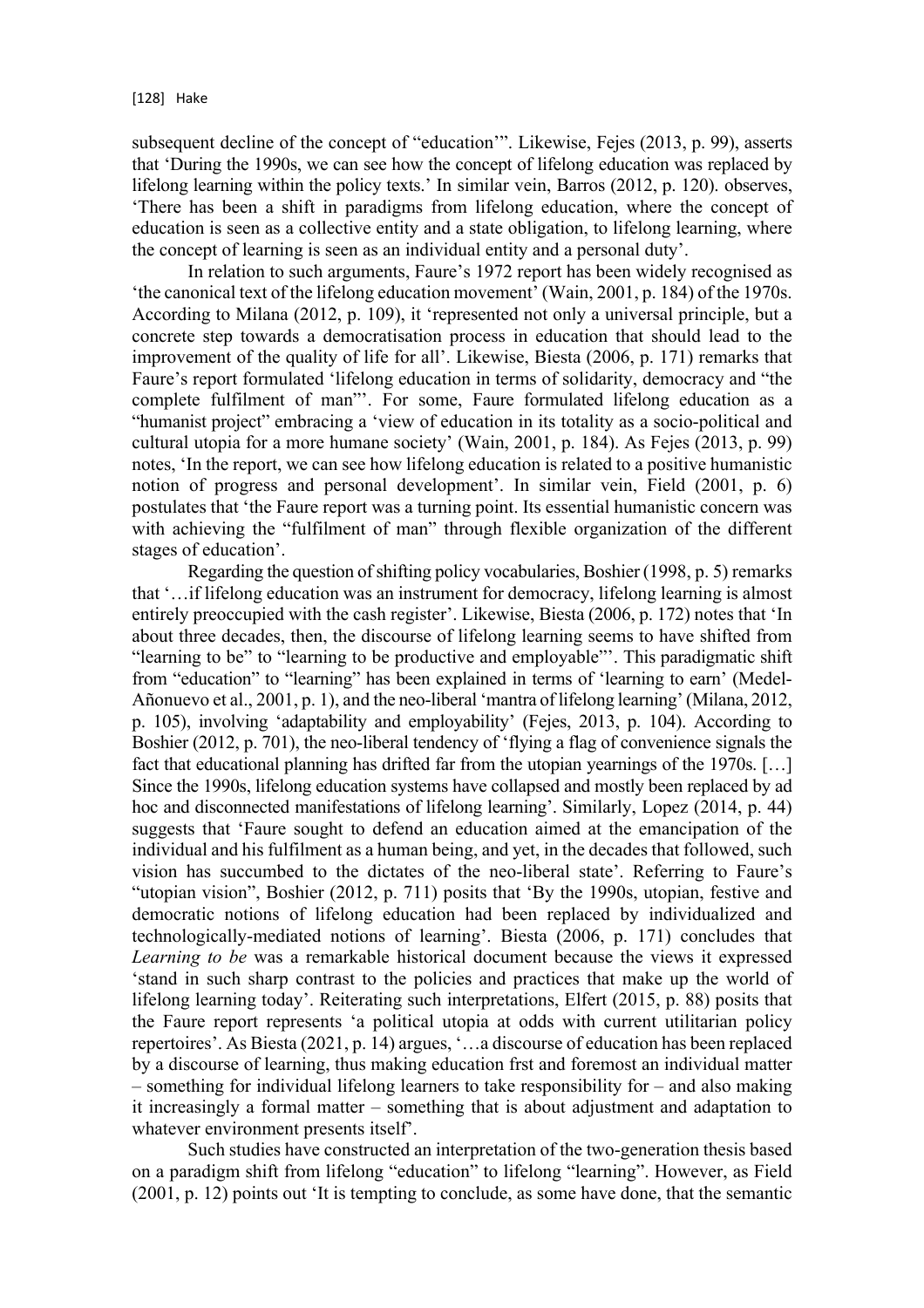shift from "lifelong education" to "lifelong learning" marks a sharp turn towards vocationalism and away from emancipation'. Nevertheless, within this interpretative framework, some subsequently proceed to argue that the Faure Commission's report incorporated the radical de-schooling repertoire of the late 1960s and early 1970s. This particular discursive practice will be subjected to critical scrutiny in the following sections.

## **Ambiguous architectures: "Lifelong education" embraces "de-schooling"?**

Many proponents of Faure's report articulate its "radical" significance on the grounds that it incorporated the critique of institutionalised education articulated by anarchistic-utopians, neo-Marxists, 1968 activists, and de-schoolers. Regarding shifting vocabularies, Boshier (1998, p. 29) postulates that 'There has been a shift from a neo-Marxist or anarchistic-Utopian template' embedded in the Faure report to the hegemonic neo-liberal agenda of lifelong learning in the  $21^{st}$ . Referring to May 1968, Lopez (2014, p. 44) posits that 'The Faure report […] seems to have finally embodied many of the concerns and ideals that had paraded down the streets of Paris in 1968'. Even Faure himself has been identified as a representative of the first-generation of 'anarchistic-utopianism and neo-Marxian perspectives' (Boshier, 1998, p. 9). In more general terms, Lee and Friedrich (2011, p. 157) argue that 'Inspired by radical social democrats such as Freire and Illich, the Faure Report mentioned the pedagogical meanings of de-schooling and de-institutionalisation in its critique of conventional educational system'. Boshier (1998; 2004; 2012) persistently argues that Faure was influenced by critics of institutional schooling, including Freire, Goodman, Holt, Illich, Ohligher, Reimer, and Tough. Along similar lines, Lee and Friedrich (2011, p. 157) state that 'this accommodation of radicalist voices is the most distinguishing feature of the Faure report.' Milana (2012, p. 109) also argues that the Faure's report was remarkable because it 'incorporated radical stands (deschooling, de-institutionalisation)'. More recently, Elfert (2019, p. 20) concludes that 'The broader significance of the *Faure report* lies in it being an expression of a movement driven by socialist and social democratic forces pushing for democratisation and the regulation of capitalism in the 1960s and early 1970s'.

If Faure's report was, as many have argued (Field, 2001; Wain, 2004; Lee & Friedrich, 2011; Elfert, 2015), the humanistic child of its times, the Faure Commission clearly had problems in making friends. The Commission's introduction referred to four categories of "major trends" in educational development in the volatile worldwide policy environment of the early 1970s. These included, firstly, "educational reformers" involved in 'reforming and reorganising existing education structures and modernising teaching methods' (Faure at al., 1972, p. 19). Secondly, it identified "structural transformations", as 'In countries which more or less recently have gone through social and political upheavals, events have often led to profound structural changes in the educational world, affecting the student base, access to education at various levels, curricula revision and, although to a lesser extent, modernisation of methods' (Faure at al., 1972, p. 19). Their third category referred to "radical criticism" as expressed by proponents of de-schooling of society. Fourthly, the report referred to student and worker activists associated with the events of 1968 in terms of "dissent" (Faure at al., 1972, p. 20).

With its third category, "radical criticism", Faure's report referred to a very mixed bunch of so-called anarchistic-utopian, de-schooling, and neo-Marxist critics of conventional education. Well-known critics, including Freire, Goodman, Illich and Reimer, had been invited to submit papers as evidence to the Commission. While Illich's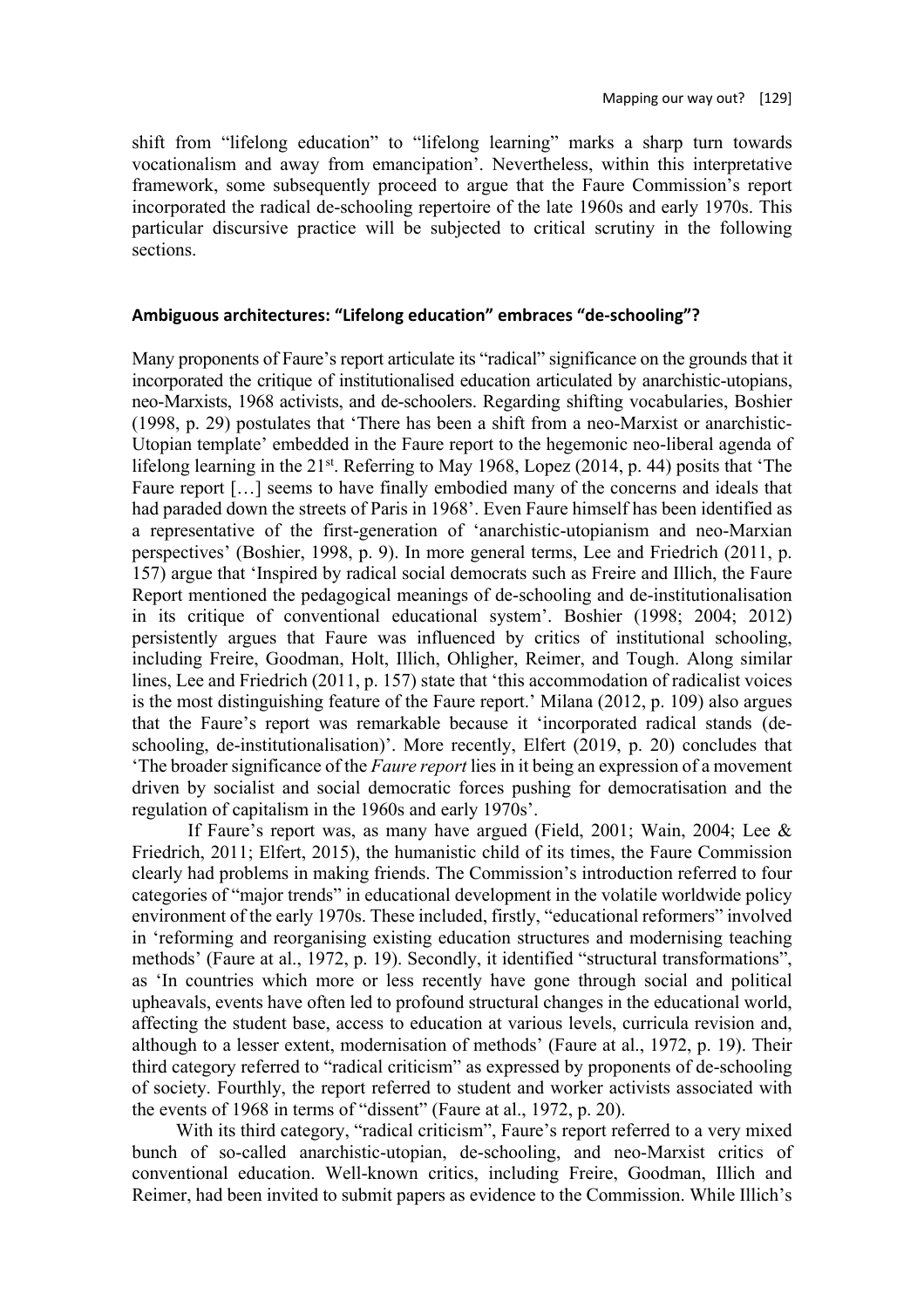paper, number 38, was entitled '*On the Necessity to De-school Society'*, papers by Freire, Goodman and Reimer, papers 36, 37 and 39, carried the emblematic common title of '*Unusual Ideas about Education*'. Among the 81 documents prepared for the Commission, as recorded in appendix 5, these papers were placed together in *Section B: Opinions*. In the text of the Faure report, Freire was referred to in three footnotes on pages 75 and 139. While Elfert (2018) posits that Illich was cited several times, these constituted, in fact, two minor footnotes on pages 20 and 21. It remains uncertain as to whether Commission members visited Illich in Mexico to as suggested by the reference in footnote 5 on page 21 to an interview him. Zaldívar (2011, p. 64) notes that the outspoken Russian member of the Commission later referred to Illich as unoriginal and an ignoramus (Petrovsky, 1976, pp. 57-61).

In his Preface, Faure articulated the Commission's position regarding aspirations to de-school society as: 'Views of this kind are usually presented as progressive and even revolutionary, but if they were put into practice on any scale, their effects would certainly be of a reactionary nature' (Faure et al., 1972, p. xxxii). In the report itself, de-schoolers were described as 'proponents of "deinstitutionalising" education and "de-schooling" society' (Faure et al., 1972, p. 20). The Commission argued that 'Such theses, which as yet have no experimental basis, accordingly remain intellectual speculation' (Faure et al., 1972, p. 20). The de-schoolers arguments were regarded as 'grounded on an outright condemnation of "institutionalised" education and lead either to intermediary formulae or radical plans for a total "de-schooling" of society' (Faure et al., 1972, p. 20). Deschoolers were viewed as supporters of 'this extreme thesis' and 'these novel theories' (Faure et al., 1972, p. 21). Distancing itself from these critics, Faure's Commission, and UNESCO, did not seriously question the role of formal educational institutions in relation to the broader landscape of what was then widely recognised as "out-of-school" learning. Rene Maheu, Director-General of UNESCO, referring indirectly to Illich, remarked: 'If the report sometimes evinces sympathy for what might be called the "libertarian myth" in education, the fact remains that the "de-schooling" theory is expressly rejected as Utopian' (Maheu, 1973, p. 5). Rather than embracing the radical repertoire to de-school society, Faure, in his preamble to his Commission's report, emphatically stated that '…schools, that is to say establishments devised to dispense education systematically to the rising generations, are now and will remain in the future…the decisive factor in training men to contribute to the development of society, to play an active part in life, of men properly prepared for work' (Faure et al., 1972, p. xxxii). Although recent contributions reiterate arguments that Faure's report voiced the radical de-schooling repertoire, the report itself was fundamentally dismissive of contemporary practices associated with de-schooling. As such, it was itself not fundamentally critical of pedagogic work of formal education institutions (Finger & Asún, 2001; Forquin, 2002; Grace & Rocco, 2009; Zaldívar, 2011; 2015).

Given the vicissitudes of UNESCO politics in the early 1970s, however, Faure's report did not fare well in the short term. Attended for the first time by ministers of education, civil servants, and administrators, rather than academic adult educators and practitioners, the third international conference on adult education in Tokyo, 23 July to 7 August 1972, confirmed the vital contribution of lifelong education in implementing the "learning society", but it focused primarily on policy issues regarding adult literacy and economic development. Ignoring de-schooling, delegates expressed concern that Faure's proposals for alternating education and work subordinated learning to the exigencies of economic productivity, which sounded to them very much like OECD's ongoing embrace of recurrent education for lifelong "learning" (OECD, 1973). UNESCO delegates were reassured that this danger could be averted when lifelong education involved not only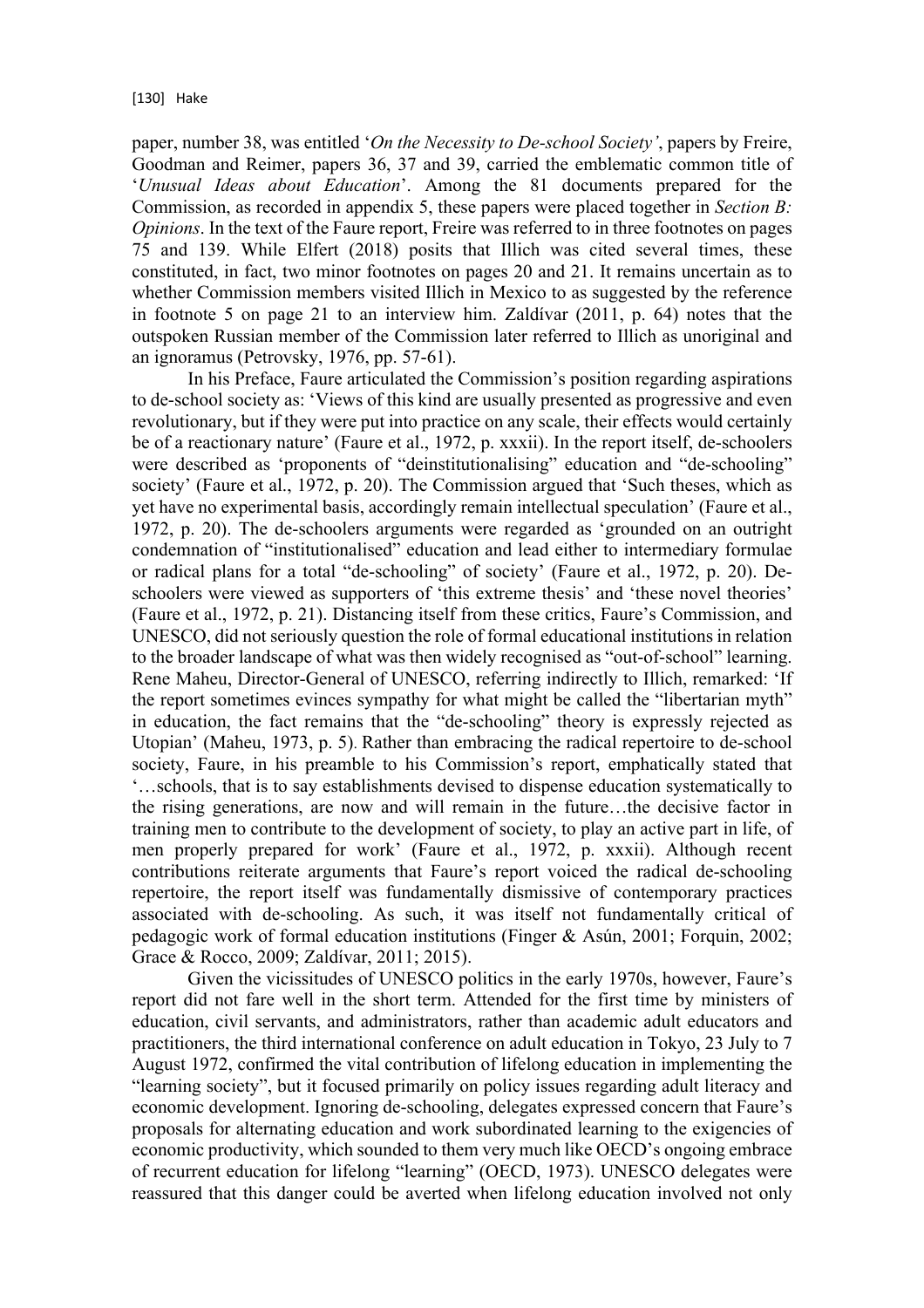updating of occupational knowledge and skills but also involved continuing personal development. Nonetheless, as Lowe's (1975, p. 215) report on UNESCO's policymaking concluded, 'There seems little doubt that many governments are committed, however haltingly, to facing up to the operational implications of trying to make educational opportunities available on a recurrent basis, especially with respect to occupational training'.

UNESCO's 1972 general conference, 17 October to 21 November 1972, approved a resolution that 'lifelong education should become the master concept for educational policies in the years to come' (UNESCO, 1973, p. 19). Regarding the Faure report, however, the conference also agreed that 'the report is not an official document of UNESCO, expressing the organisation's policy, but is the report of seven independent experts, published by UNESCO as an important contribution to world-wide discussion on educational development' (UNESCO, 1973, p. 19). Therefore, as the erstwhile 'magnificent seven' (Bengtsson, Berg, Gras, Hake, Hecquet, Lister & Zimmer, 1975, p. 122), rode off into the policy sunset of a doomed concept, while lifelong learning was already emerging from UNESCO shadows as 'lifelong education and learning', and was enshrined as such by the 1976 Nairobi recommendation on adult education (UNESCO, 1976, p. 2).

## **Lifelong education as "permanent inadequacy"?**

Faure's lifelong education policy narrative not only encountered scepticism, or was simply ignored, in national and international policy circles (Simmons, 1973), it's ambiguous policy repertoire encountered critique from many academics (Bengtsson et al., 1975), while it was vigorously found wanting particularly by leading proponents of de-schooling. John Ohliger, referred to by Boshier (2004) as one of the key north American anarchistic utopians in adult education, regarded Faure's report as 'just another example of international bureaucratise, although in places the book has a haunting quality strangely akin to a tale of unrequited love' (Ohliger, 1974, p. 47). Regarding Faure's view that 'The normal culmination of the educational process is adult education' (Faure, 1972 p. 204), Ohliger commented dryly 'much more adult education was the only basic reform the report recommended' (Ohliger, 1974, p. 52). Voicing neo-Marxist critique, Carnoy (1974, p. 54) argued that Faure took 'one step forwards and two steps back in thinking about the crisis in education'. Critical of Faure's core assumption that science and technology, particularly its expectations concerning cybernetics, could solve social and educational problems, Carnoy (1974, p. 58), called for a 'defensive education', especially in developing nations, that demanded critical political consciousness and social action as effective strategies to resolve social and educational problems alike.

These radical critics argued that Faure's policy repertoire would extend the compulsory nature of schooling into adulthood. Totalitarian tendencies associated with lifelong education were identified including Faure's argument that 'School education must be regarded not as the end but as the fundamental component of educational activity, which includes both institutionalised and out-of-school education […]. Briefly, education must be conceived of as an existential continuum as long as life' (Faure et al. 1972, p. 233). Ohliger (1974, p. 56) remarked, 'If I must be oppressed, I don't want to be oppressed by educators. Can you imagine what it would be like with educators, such as the authors of this report, running our lives in a "learning society"'. While Milana (2012, p. 111) argues that the Faure report was significant because 'lifelong education identifies education with life', critics at the time regarded lifelong education as 'a widely dispersed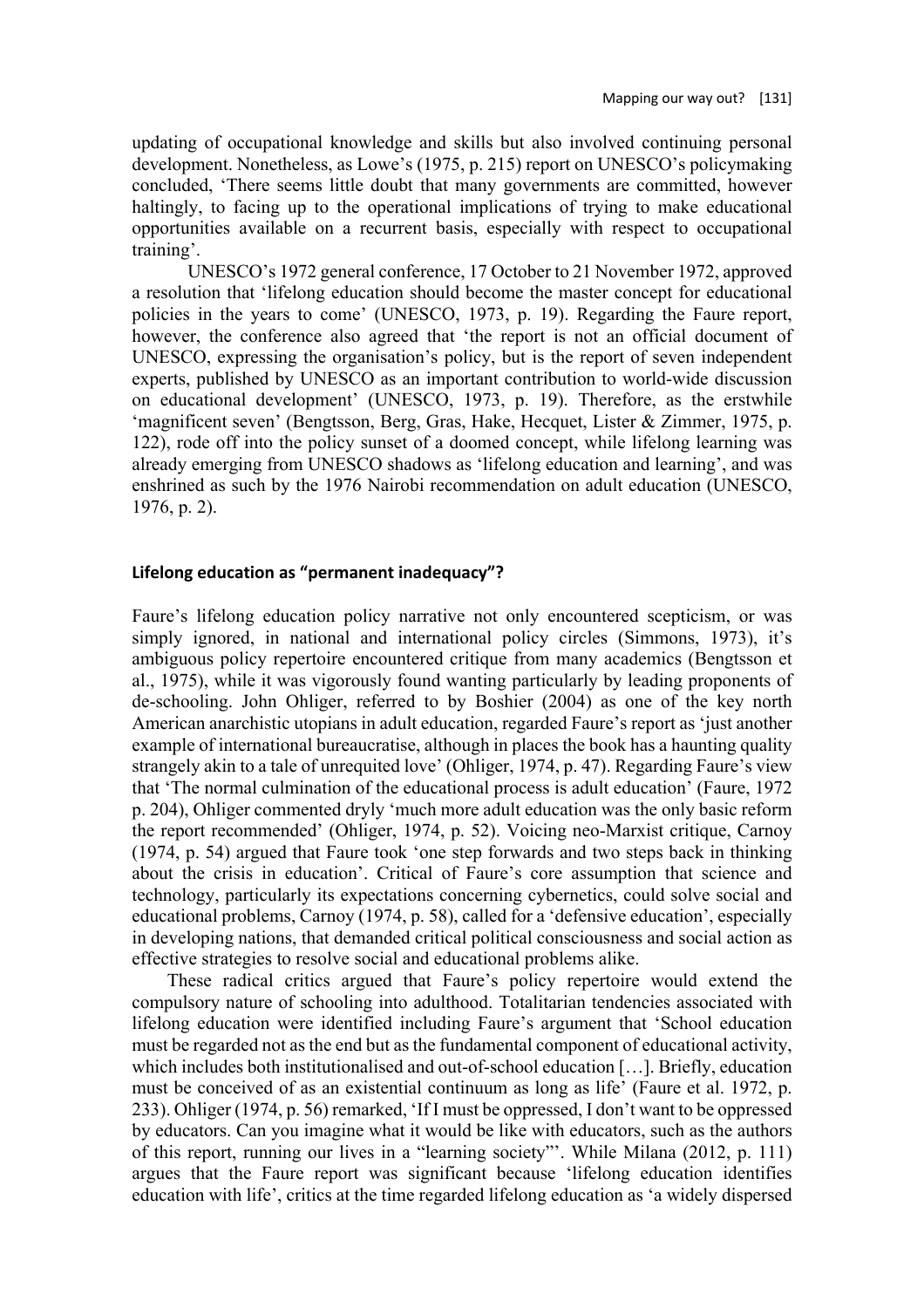social process that threatened to engulf all social life outside of schools and would guarantee permanent inadequacy' (Ohliger, 1974, p. 54). A contributor to the Council of Europe's work on permanent education, Herman Frese, warned that 'lifelong education would reinforce the established social order, rightly or wrongly; controlling and manipulating the destiny of whole populations' (Frese, 1972, p. 11). At a time when distance education was embracing "open" learning on a broad front, he expressed reservations about Faure's ambitions for using mass media, particularly television, to expand educational provision, when this would involve neo-liberal technocratic control, emergence of commercial interests in the educational marketplace, and monopolies in producing learning materials.

Most telling, however, was the Cuernavaca Manifesto *The Price of Lifelong Education* (Cidoc, 1974). Responding to Faure's report, twenty-five public intellectuals from 14 countries met at the Centro Intercultural de Documentación, Cuernavaca, Mexico, 22 July-16 August 1974, to discuss a report entitled *Present trends towards lifelong education* (Guigou, 1975). Signatories of this 'truly disparaging and inflammatory attack on the proponents of lifelong education' (Further, 1977, p. 16) on the Faure report comprised critical public intellectuals, including Carnoy, Guigou, Gorz, Lister, Ohliger, Pineau, Reimer, Verne, Zimmer, and von Hentig. The Manifesto constituted a fundamental critique of Faure's repertoire for expanding the architecture of lifelong education to promote scientific advance and technology in support of economic growth. It argued that Faure, much like OECD on recurrent education, had effectively adopted human resource development as a repertoire for linking lifelong education with work-based training. This repertoire required workers to become more adaptable, flexible, and eager to learn in response to changes in technology and the demands of workplace (Verne, 1976). The Manifesto viewed lifelong education *à la Faure* as fundamentally shaped by economic requirements, reorganisation of production, exploitive conditions of working life, with learners required to develop themselves to match labour market demands. Arguing that the Faure Commission had not only accommodated economic needs, but had voiced the emergent neoliberal policy repertoire of deregulation, these critics articulated an alternative policy repertoire demanding autonomous social spaces for critical "unlearning to be" to take place in opposition to the mantra voices propagating "learning to earn" in the emergent "information economy" of post-industrial society.

In further responses to Faure's report, Verne (1974), Guigou (1975), Illich and Verne (1976), Dauber and Verne (1976), and Pineau (1977) referred to the threat of imprisonment in the global classroom of lifelong education. They argued that lifelong education, and notions of permanent education, would extend the "educational system" by incorporating out-of-school learning, mutual community learning resources, and autonomous autodidactic learning networks. From the perspective of "autoformation", Pineau (1977) argued that the repertoire envisaged by Faure served to incorporate out-ofschool learning in formal institutional structures, thus threatening to constitute "aliénation permanente". Lynch (1979, p. 6) observed succinctly that 'The concept of lifelong education is not necessarily a danger though it may offer unlimited scope for further subjugation of man to the world of work, in the effort to combat increasing unemployment and to legitimate stubbornly unchanging wealth and income distributions within society and internationally.'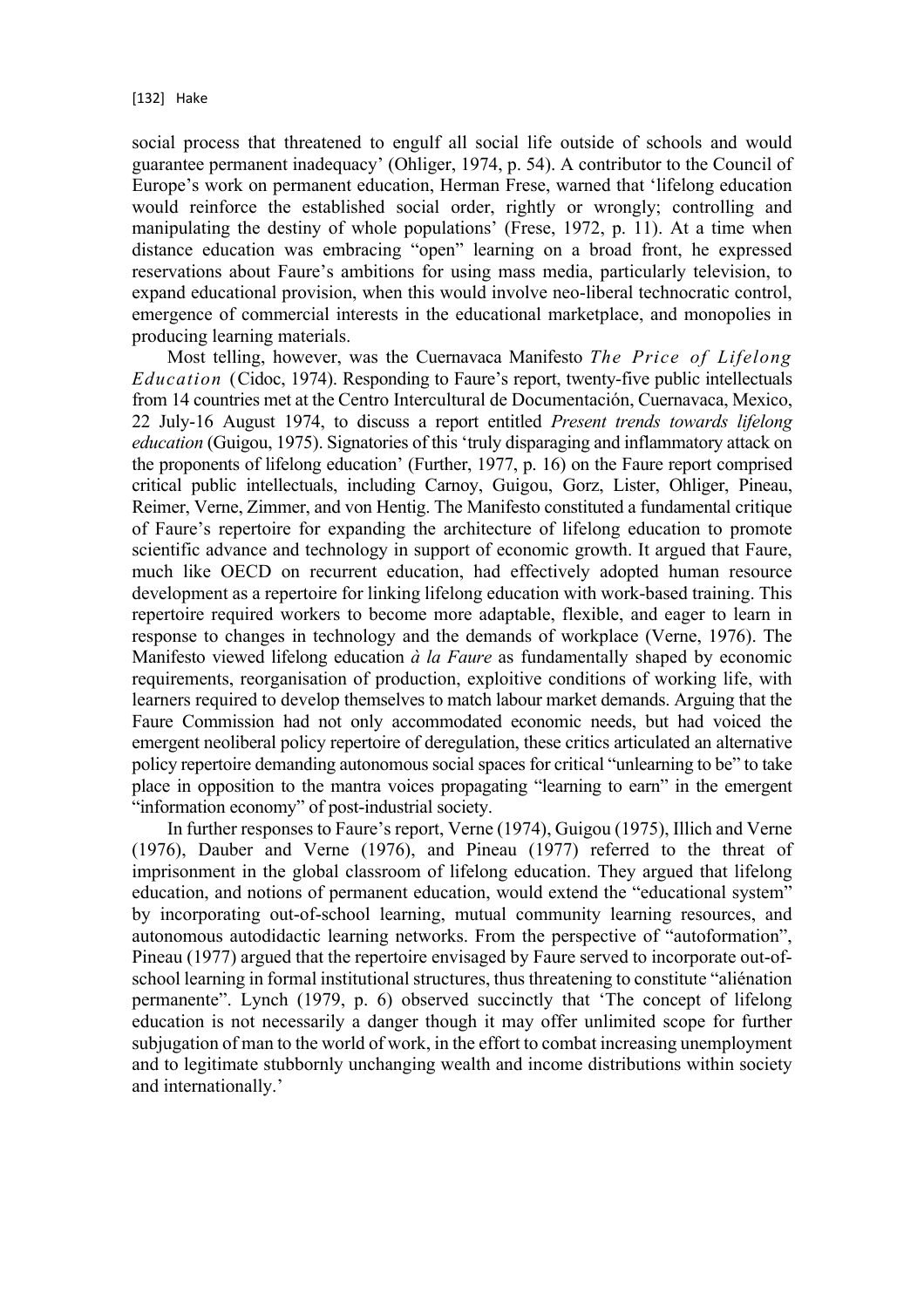### **Re-reading first-generation policy narratives: Crossroads, blind alleys, and diversions**

Among contributions to the literature addressing the shift in policy vocabularies since the 1970s, a significant number of studies have postulated that lifelong education *à la* Faure incorporated the critique of institutionalised education as articulated by the "radical" deschooling repertoire. The analysis here, however, has argued that there is little documented evidence for such claims, indeed, to the contrary, de-schooling was critically dismissed in the Faure report. The Faure Commission, and later UNESCO, explicitly distanced themselves from these so-called "radical influences" and their "utopian ideas". There is, furthermore, overwhelming evidence that Faure's report encountered rigorous critique from ex-1968 militants, free school activists, anarchist-utopians, neo-Marxists, and de-schoolers, but also from mainstream academics.

These findings will be no surprise to those who have actually read the Faure report itself, and who know the secondary literature of the period. Such evidence, however, seems to have escaped many who continue to maintain that Faure's report was a "radical" document. Furthermore, although there is a well-established habit of referring idealistically to the report, this is overwhelmingly based upon reiterative crossreferencing to other recent secondary sources, which repeatedly refer to Faure as the "flagship" or "landmark" report in UNESCO policy formation on lifelong education in the early 1970s. Furthermore, when providing empirical evidence for arguments formulated, there is a disturbing nonchalance with regard to consulting primary sources. Conclusions drawn are more often based upon reiteration of other secondary sources rather than consulting primary sources, particularly the Faure report itself. On these grounds alone, the empirical foundations for the postulated shift in policy vocabularies demonstrates considerable shortcomings. These outcomes, however, do indicate a number of specific areas where further empirical research, based upon primary sources and secondary sources from the 1970s, is required.

There is, *firstly*, a serious need to the address dominance of English-language contributions to the literature cited in the field of adult education (Fejes & Nylander, 2014). Dependence upon secondary sources in English contributes to problematic understandings of policy-making processes, policy advocacy, and political activism in different countries and geo-political blocs in global terms (Mazenod, 2017). A particular lacuna is the absence of references in English-language publications to French-language sources relating to the development of "éducation permanente" in France from the mid-1950s onwards (Forquin 2002, 2004; Laot 1999, 2009; Hake, 2018). As Centeno (2011) has usefully pointed out, it is vital that more informed historical interpretations examine the political origins of "éducation permanente" in the late 1950s (Hake, 2018), its problematic adoption within UNESCO in the early 1960s (Elfert, 2018), subsequent recognition of "lifelong integrated learning" in the late-1960s (Duke, 1969), Lengrand's (1970) initial translation of "éducation permanente" as "Lifelong Education", and its short-lived transformation by the Faure Commission as "lifelong education" in 1972. Abundant literatures exist in French, German, Portuguese, and Spanish languages with reference to the historical reception and critique of the Faure report, not only in the European context, but also in Africa, South and Central America. This was manifest in complex circuits of cross-cultural production, dissemination, and reception in different languages (Pineau, 1977). Little of this impressive body of international scholarship is cited by the exceptionally parochial 'global' English-language literature.

*Secondly*, some recent critiques of the neoliberal hegemony in the world of 'adult education' have served to establish a 'a nostalgic orthodoxy involving revisiting the promise of lifelong education during the 1970s' (Hake, 2021, p. 38). This can be best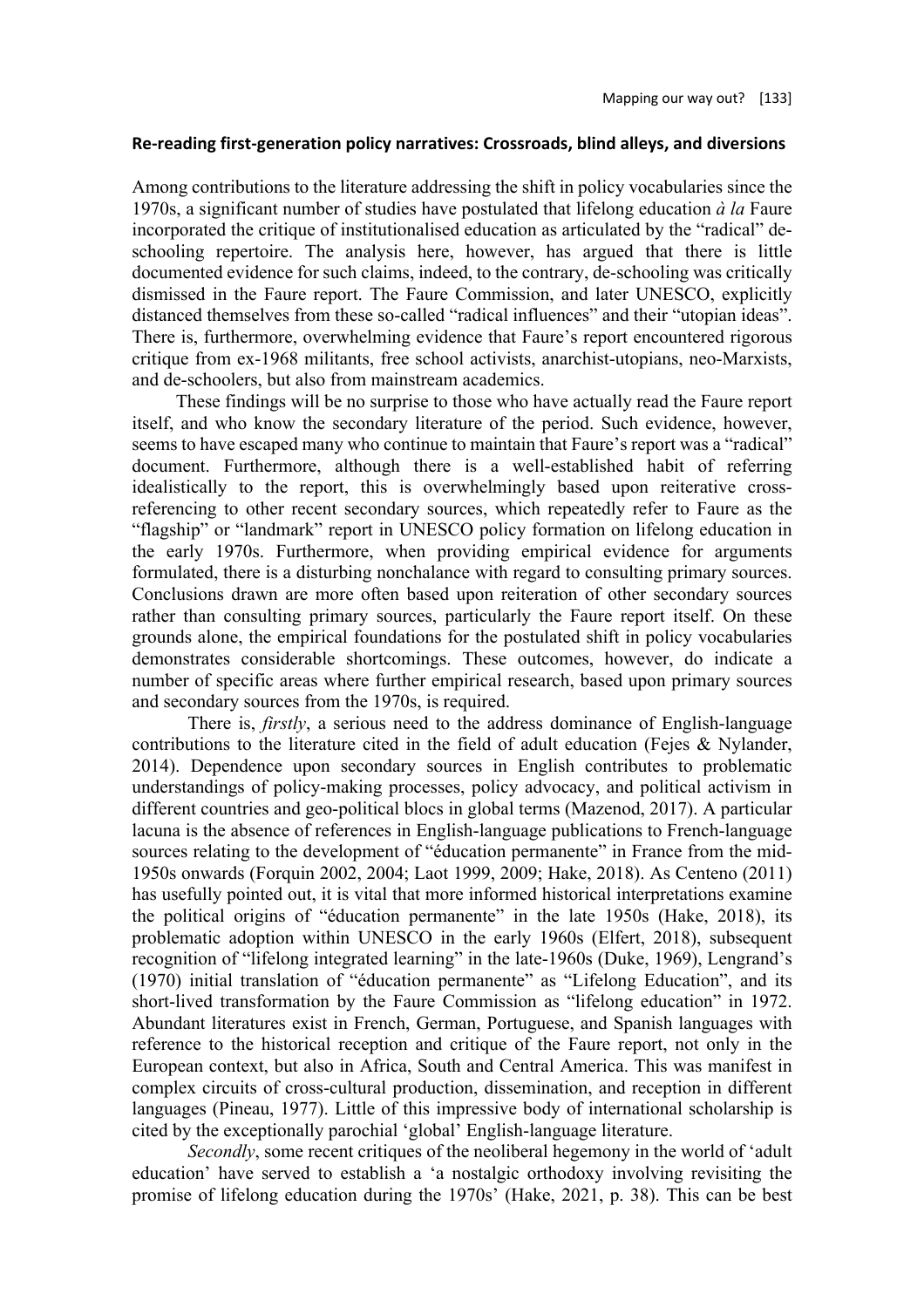understood, in part, as the product of a defensive and nostalgic habitus associated with a long history of "mythmaking" in the world of adult education (Williams, 1959; Chase, 1995; Hughes & Tight, 1995; Strain & Field, 1997; Hake, 2021). This mythical tendency involves a collective engagement in celebrating Faure's report, together with UNESCO's "political utopia" of lifelong education (Wain, 2001; Elfert, 2015). Since the late 1980s, Faure's report has become the symbol for 1972 as a 'a year of affirmation for adult education' (Selman, 1989, p. 33). Faure's view of lifelong education has been reconstructed as an idealistic, humanist, and utopian myth. Citing Richmond's (1975, p. xiii) view that Faure's report 'aroused widespread debate on the Continent', Elfert (2019, p. 22) opines, 'The educational literature of the early 1970s contained frequent references to the report'. Historically, however, it is questionable whether 'the Faure report functioned as a catalytic agent for lifelong learning in Western countries' (Elfert, 2019, p. 22). The European Commission, for example, did not produce its' *For a Community Policy on Education* in 1973 'as a reaction to the Faure report' (Elfert, 2019, p. 22), neither Janne nor the EC referred to Faure (Hake, 2017). Indeed, the argument that 'it is not easy to assess the actual influence of the Faure report as there is very little literature on the subject' (Elfert, 2019, p.22), could mean that Faure's report, in fact, attracted little interest at the time. Richmond, for example, in the same 1975 source cited by Elfert, remarks succinctly that 'Already out of print, it has aroused little interest in the Englishspeaking world and a great deal of unfavourable comment from educationalists at home and abroad' (Richmond, 1975, p. 96.) As Huberman (1979, p. 205) scathingly adds 'lifelong education […] Is not a concept to which, up to now, academics and the research community has devoted too much time, apart from pointing out its weaknesses and limits'.

Excessive veneration of Faure's report among adult educators tends to constitute an occupational hazard involving the serious failure to recognise the rejection of Faure's report by radical libertarians, anarcho-syndicalists, and neo-Marxists during the 1970s (Guigou, 1975; Pineau, 1977). While it is argued that Faure's report 'has captured the imagination of scholars and educators to this day' (Elfert, 2019, p. 23), this sheds more light, however, on the myth-making habitudes of the "adult education" community itself. One recent accretion to this cottage industry in disciplinary mythmaking comprises the challenging proposition that the intellectually uncomfortable neologism of an "unfailure" can be of use when seeking to explain the historical absence of a positive reception for Faure's humanistic vision of lifelong education (Elfert, 2019, p. 18, p. 23). Biesta (2021, p. 1) goes one step further in contributing to myth-building, when he argues that the Faure report reclaimed a future for education '…that has not yet been'. Indeed, collective veneration for lifelong education during the 1970s has contributed to a veritable 'cultural formation' (Williams, 1981, p. 138) among a faction of adult educators, which actively contributes to mythmaking surrounding Faure's report. Myths, however, need no historical evidence to exert their influence; mythmaking is not scholarship. Research is required, however, that critically investigates mythical tendencies in some quarters of the academic world of "adult education".

There is a need, *thirdly*, to re-read Faure's report regarding its call for continued economic growth to reduce social inequalities (Lajeunesse, 1974). Published in the same year as *Limits to Growth* (Meadows, Meadows, Randers & Behrens, 1972), the Faure Commission rejected growing concerns in the early 1970s with unregulated exponential economic, population growth, and finite natural resources as was argued by the Meadows Report. Indeed, Faure's own preamble argued 'Some minds do not hesitate to suggest a total cessation of growth - zero growth […] without going openly to this extreme point to advocate, in the form of an ecological policy, a renaissance of Malthusianism' (Faure et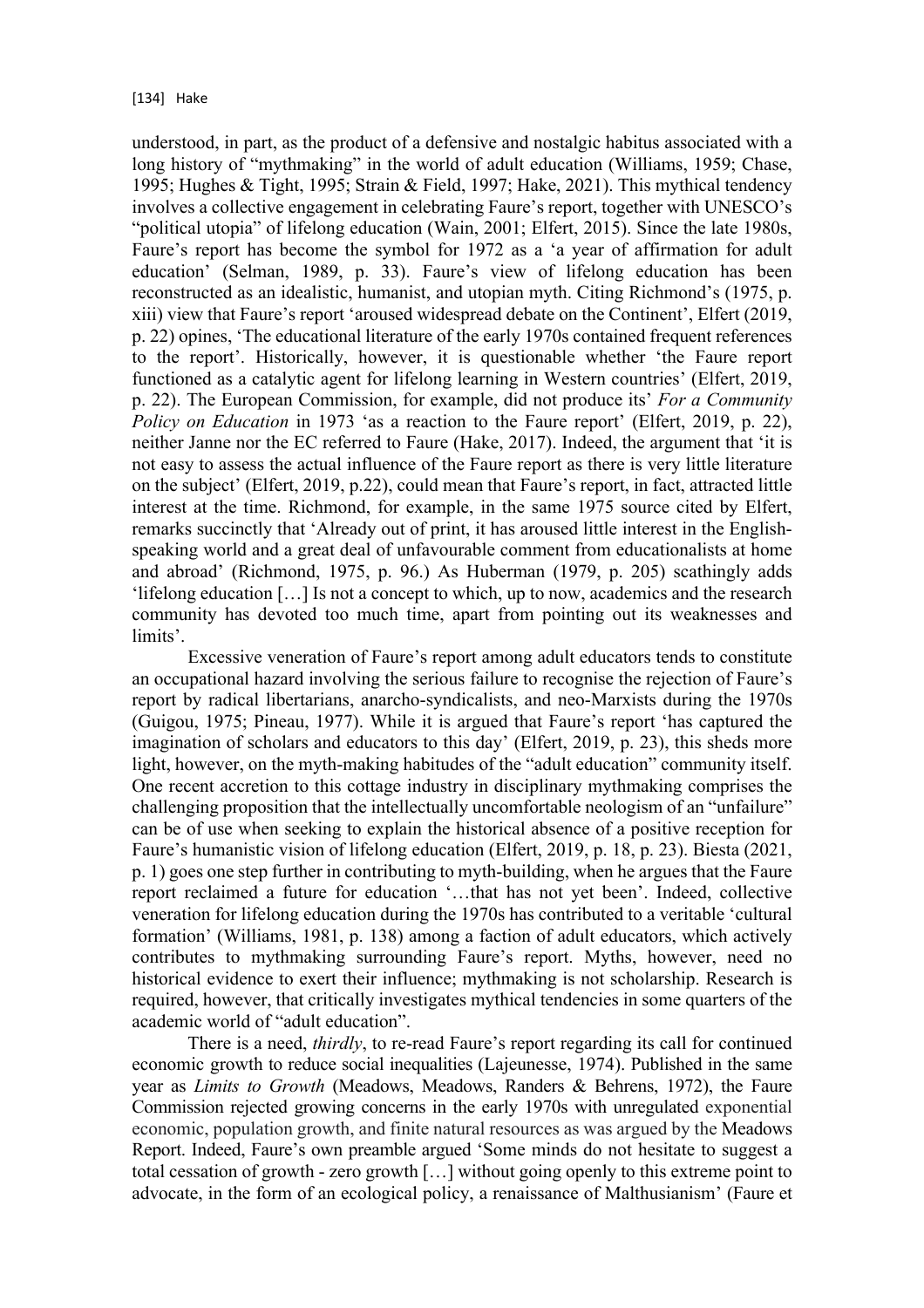al., 1972, p. xxxii). He proposed that economic growth needed to be compatible with the quality of life and human balance. According to Pineau (1977, p. 290), 'this same rationality animates a scientific humanism for which knowledge of salvation is no longer in the sky or the sun but in the laboratory' [translation Hake]. This manifested Faure's personal a vision of future for education which embraced industrial and technological efficiency, and which articulated Faure's political position supporting a 'liberal educational offensive' (Jadotte, 1973, p. 3). Faure's report advocated invasive use of mass media and learning technologies, including out-of-school learning networks, facilitated by nation-states, to promote learning throughout life, everywhere. De-schooling critics regarded this as a repertoire for promoting lifelong education as 'a widely dispersed social process that threatened to engulf all social life outside of schools and would guarantee permanent inadequacy' (Ohliger, 1974, p. 54).

Indeed, when revisited more closely, the epochal shift from education to learning was announced by Faure, himself a radical liberal politician, and his Commission, which shared the then widely held 'progressive' ideology of a cybernetic vision of information society (Webster & Robins, 1989). Recognising second chance education's embrace of distance learning on a broad front in the early 1970s, Faure's report combined utilising mass media with extending educational provision. This was a liberal vision of cybercapitalism that ignored issues concerning technocratic control, commercial interests in the educational marketplace, and emergent monopolies in producing learning materials (Hake, 2021). Faure embraced "purposeful learning activities" stressing out-of-school learning and utilising mass media as modernising technologies in promoting learning. Presenting his report to UNESCO, 25 September 1972, Faure stressed that democratising access to education demanded willingness to use modern educational technologies to expand the provision of "learning" throughout life (*Le Monde*, 1972). Faure actively propagated a shift from education to learning involving greater co-ordination and control promised by the mass media, with a future featuring algorithms and cybernetics dominating pages 102, 105, 106, 115, 143, 144 of the Faure report. These were core elements of Faure's modernising policy repertoire that promised 'the rebuilding of the educational city to allow learning to be' (Pineau, 1977, p. 290). Research is required that investigates the primacy granted by the Faure Commission to scientific knowledge and technology, particularly automated production, with its references to the promise of cybernetics serving the information economy, while it ignored the controlling dimensions of communications and the threat of a putative surveillance society (Hake, 2021).

Fourthly, it is vitally necessary to revisit the very diverse ideological-political repertoires that were articulated in the world of policy narratives the during the 1960s and 1970s (Hake, 2021). These included varieties of "anarchist", "libertarian", "situationist", "syndicalist", "socialist", "communist" including Maoist, "social-democratic", "new left", "corporatist", "liberal", "ecological" repertoires, together with emergent neoliberal policy narratives from the early 1970s (Bengtsson et al., 1975; Forquin, 2004; Guigou, 1971, 1973a, 1977; Hake, 2021; Laot, 2009; Pineau, 1977; Wolin, 2010). Faure and his Commission have been frequently associated in the literature with a variety of political affiliations including '…radical social democrats' (Lee & Friedrich, 2011, p. 157), while Elfert (2015, 2018) persists with more recent references to both '…social democratic liberalism' (2019, p. 18), and to '…socialist and social democratic forces' (2019, p. 20). As noted earlier, Faure himself has been associated in the literature with a variety of political positions including representing the first-generation of 'anarchistic-utopianism and neo-Marxian perspectives' (Boshier, 1998, p. 9). Closer to the historical record, most published references tend to identify Faure with the left-of-centre in the French political spectrum. Indeed, Faure himself has been identified as 'a French socialist politician'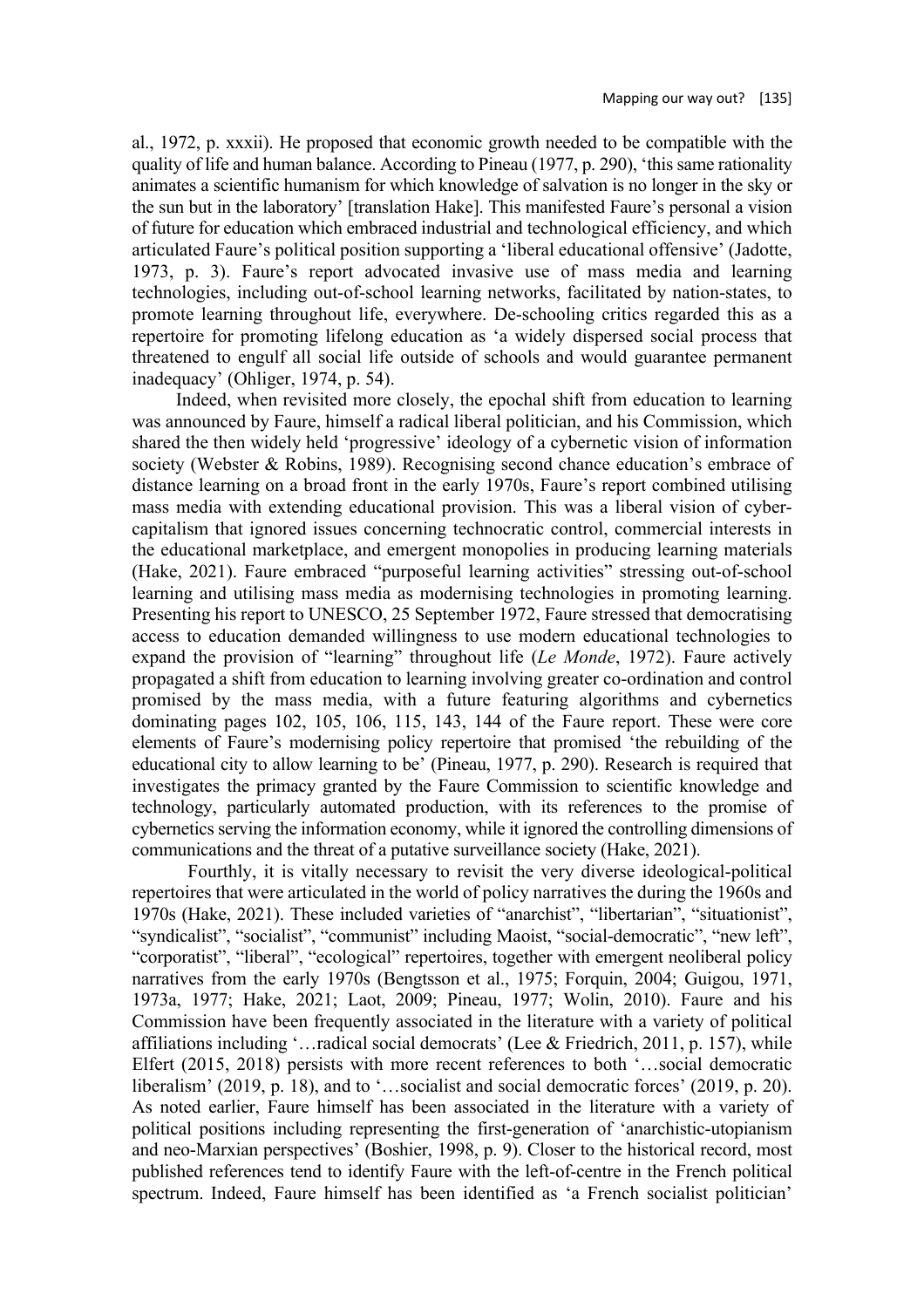(Elfert, 2019, p. 19). Disciplinary veracity demands, however, that historians distance themselves from these widely accepted accounts regarding Faure's social-political position in post-war French political life during his long career as a well-respected and erudite "public intellectual".

A long-serving French career politician, Edgar Faure (1908-1988) was "un homme politique" (Krakovitch, 2006), a pragmatist and opportunist, was originally elected for the right-of-centre liberal Radical Party. He led conservative elements in this socially "liberal" party, held Ministerial office many times in the Fourth Republic, briefly as Prime Minister in 1952 and 1955, but always in right-of-centre governments (Lestrohan, 2007). Faure's own centre-right coalition cabinet was defeated in January 1956 to be replaced by a socialist-led coalition, which almost immediately passed the first legislation in France regulating "éducation permanente" (Hake, 2018). A skilled exponent of 'managerial pragmatism' in politics (Loriaux, 1991, p. 149), Faure, joined the Gaullists in 1958, becoming an influential politician during the Fifth Republic.

As Minister of Education 1968-1969, Faure succeeded in securing right-wing Gaullist support for his albeit very moderate reforms of universities (Patterson, 1972; Fomerand, 1977). In 1969, Faure addressed the Paris meeting of the Council of Europe's Standing Conference of Ministers, where Olaf Palme, Swedish Minister of Education, explained Swedish recurrent education policies (Rubenson, 1994). During this meeting, Faure presented French policy for "éducation permanente", but, according to Bengtsson (2013), Palme's advisor on recurrent education at the time, without a strategy as to how it was to be implemented. He was dismissed in late 1969 following the resignation of General de Gaulle. Faure chaired UNESCO's commission 1971-1972, subsequently becoming Minister of Social Affairs, 1972-1973, and was Chairman of the National Assembly 1973-1978.

Although Faure was known, and indeed admired in some quarters, as the perennial weathercock of post-war French politics given his ability to successfully serve governments of diffuse political plumage, this categorically excluded socialist-led governments. Throughout his career, Faure refused to serve in coalition governments led by the French left-wing social-democratic party, Parti socialiste (PS); the party Jacques Delors joined in 1974 on returning to active party politics. Invited, in 1981, to support Mitterand's socialist coalition government, Faure refused, as noted by Lee and Friedrich (2011) in their footnote 6, on the grounds that the President was prepared to co-operate with the Parti communiste français (PCF). This suggests that questions concerning the veracity of references to the socialist pedigree of Faure himself, let alone the Faure report demand far more nuanced historical analysis of the political ideologies and policy repertoires at work in transnational and national educational policy networks during the early 1970s.

### **En route to lifelong learning: unexplored connections**

This paper has investigated interpretations of the relationships between first- and secondgeneration policy narratives with particular reference to "lifelong education" and "deschooling" as policy repertoires. Exploring these relationships, it focused on a critical rereading of Faure's report regarding its supposed incorporation of de-schoolers' critique of institutional education, and the de-schoolers critical reception of the Commission's report. The findings identify serious shortcomings regarding the historical foundations of widely shared interpretations of first-generation narratives. This critical re-reading suggests that dutifully mapping the "adult education" canon is inadequate when tracing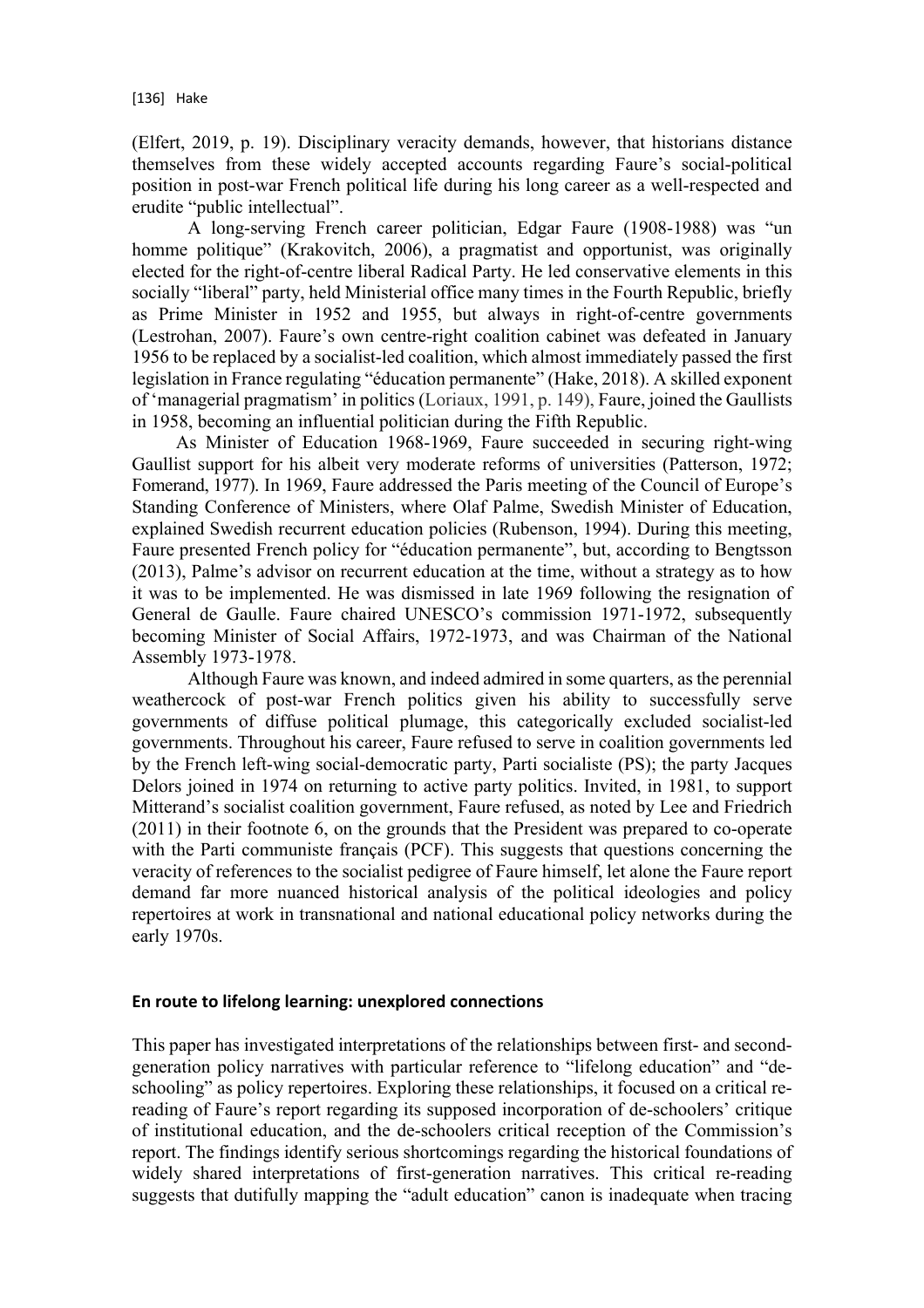historical relationships between policy repertoires during the 1970s. It identifies the need for critical perspectives on often unexplored connections. Furthermore, the analysis here gives rise to serious reservations concerning the broader interpretative framework postulating that shifts of policy paradigms from lifelong "education" to lifelong "learning" have taken place, and the historical character of these shifts. Many accepted accounts offer no more than a historical teleology, while sustained historiographical analysis of contesting political repertoires is required in order to establish residual, emergent, hegemonic, oppositional, and alternative cultural repertoires (Williams, 1981).

Likewise, the recurrent education narrative of the 1970s is regarded by some as still alive and doing since the early 1990s well in the hands of OECD and the EU in the form of the neoliberal lifelong learning policy repertoire (Borg & Mayo, 2005; Biesta, 2006; Barros, 2012; Milana, 2012; Nicholl & Olesen, 2013). Rather than focusing on the post-1990s, however, research is needed that examines how the failure of social democratic repertoires in the early 1970s created a political vacuum that was adroitly occupied by emergent neoliberal repertoires articulating the reconstruction of capitalism based on deregulated learning in the workplace, aided by weak responses by national governments to the 1973 global oil crisis (Prasad, 2006; Levinson, 2016). This calls for serious reconsideration of Faure's proto-neoliberal technocratic embrace of 'maximum vocational mobility' (Faure et al., 1972, p. 196), which, with its focus on workplace learning and invasive mass media, threatened to make lifelong education a quotidian requirement for all in a credentialed and mobile workforce.

Critical historical perspectives on policy repertoires suggests that comparative policy research also needs to seriously reconsider contributions to the literature that postulate radically different policy significations of "lifelong education" in the Faure Report for UNESCO in 1972 and OECD's 1973 report on "recurrent education" (Milana, 2012; Fejes, 2013; Boshier, 1998; Barros, 2012; Medel-Añonuevo et al., 2001). Rereading Faure's report demonstrates that it systematically and approvingly appropriated "recurrent education" as a policy repertoire, in the French translation as" éducation récurrente" and "éducation iterative". Historically informed policy research is required calling for further empirical research regarding the Faure Commission's position concerning the recurrent education repertoire developed in Sweden in the late 1960s and its adoption by OECD in 1973.

Revisiting "lifelong education" in the age of "lifelong learning" appears to be a hazardous process. As Field (2001, p. 12) reflects, 'It is tempting to conclude, as some have done, that the semantic shift from "lifelong education" to 'lifelong learning' marks a sharp turn towards vocationalism and away from emancipation'. This paper has suggested that overarching questions about the historical relationships between first- and second-generation policy narratives still have to be posed, let alone convincingly answered. Recent contributions addressing the two generations have failed to generate rigorous historical research needed to explore issues of continuity and discontinuity in public policy formation. In the words of Williams (1959), the canon of adult education remains characterised by special pleading and mythmaking. Research is now needed that contributes more informed understandings of the historical and contemporary sociopolitical conditions in which policy repertoires articulated social justice and sought to redistribute adult learning throughout the life course. Further research is needed to investigate both historical and contemporary struggles to collectively organise opportunity structures that are capable of mobilising engagement in "really useful learning" throughout the life course in the tough times of financial capitalism in the crisis of the early 21st century. This will require, however, a more sound empirical basis for a critical historiography which makes it possible to disentangle the history of past political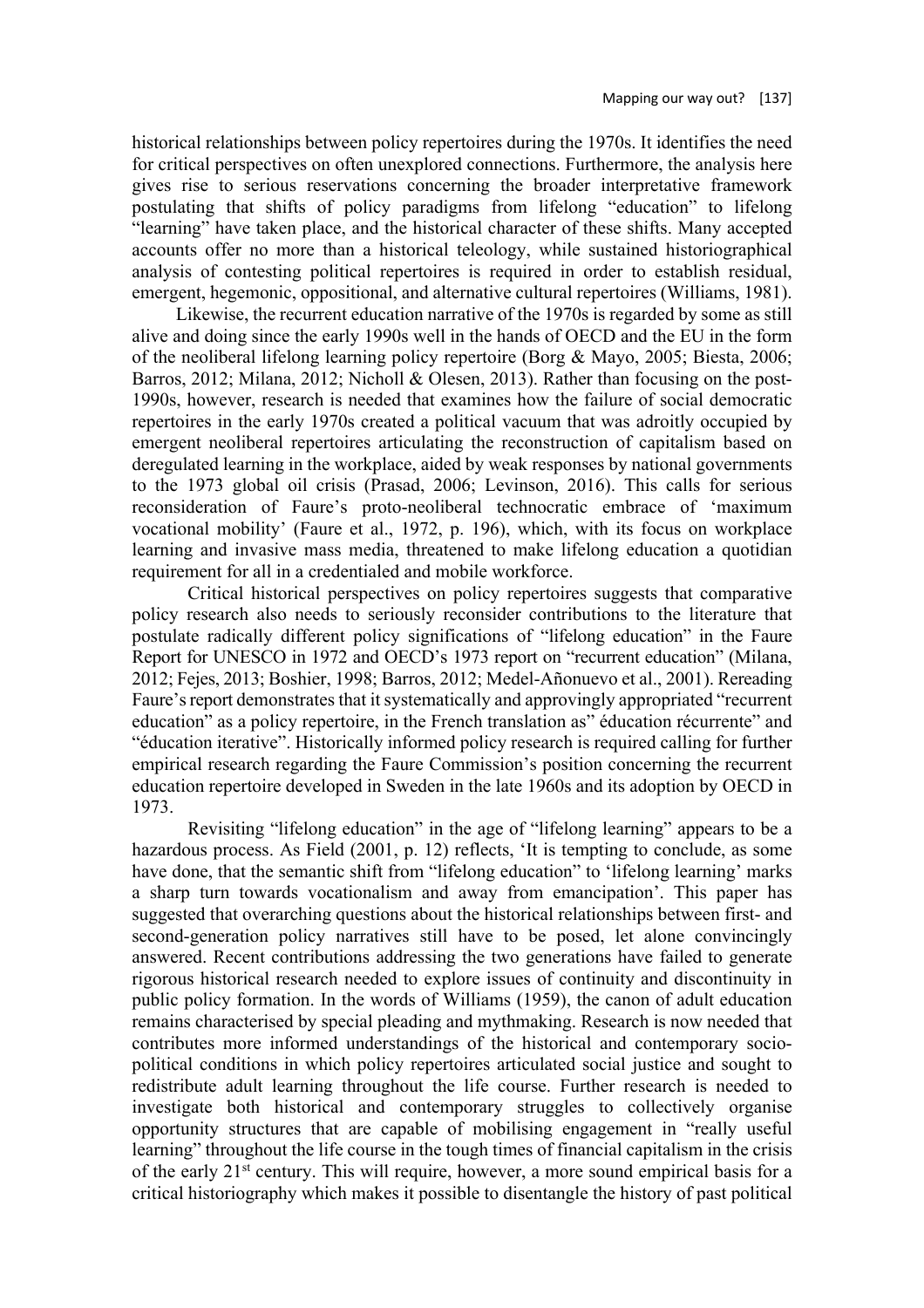struggles from the distorting myths that might serve some current academic agendas rather than historical scholarship.

#### **References**

- Alenen, A. (1982). Lifelong education-permanent education-recurrent education. *Adult Education in Finland*, *19*(2), 3-41.
- Bartlett, T., & Schugurensky, D. (2020). Deschooling Society 50 Years Later: Revisiting Ivan Illich in the Era of COVID-19. *Sisyphus 8*(3), 65-84.
- Barros, R. (2012). From lifelong education to lifelong learning: Discussion of some effects of today's neoliberal policies. *European Journal for Research on the Education and Learning of Adults, 3*(2*)*, 119-134.
- Bengtsson, J. (2013). National strategies for implementing lifelong learning (LLL) the gap between policy and reality: An international perspective. *International Review of Education*, *59*(3), 343-352.
- Bengtsson, J., Berg, v.d. A., Gras, A., Hake, B.J., Hecquet, I., Lister, I., & Zimmer, J. (1975). *Does Education Have a Future? The Political Economy of Social and Educational Inequalities in European Society*. The Hague: Nijhoff.
- Biesta, G. (2005). Against learning: Reclaiming a language for education in an age of learning. *Nordisk Pedagogik*, *25*, 54–66.
- Biesta, G. (2006). What's the Point of Lifelong Learning if Lifelong Learning Has No Point? On the Democratic Deficit of Policies for Lifelong Learning. *European Educational Research Journal*, *5*(3/4), 169-180.
- Biesta, G. (2012). Have lifelong learning and emancipation still something to say to each other? *Studies in the Education of Adults*, *44*(1), 5-20.
- Biesta, G. (2021). Reclaiming a future that has not yet been: The Faure report, UNESCO's humanism and the need for the emancipation of education. *International Review of Education*. https://doi.org/10.1007/s11159-021-09921-x
- Billett, S. (2010). The perils of confusing lifelong learning with lifelong education. *International Journal of Lifelong Education*, *29*(4), 401-413.
- Borg, C., & Mayo, P. (2005). The EU Memorandum on lifelong learning. Old wine in new bottles? *Globalisation, Societies and Education, 3*(2), 203-225.
- Boshier, R. (1998). Edgar Faure after 25 years: down but not out. In J. Holford, P. Jarvis, & C. Griffin (Eds.), *International Perspectives on lifelong Learning* (pp*.*3-20). London: Kogan Page.
- Boshier, R. (2004). Meanings and manifestations of anarchist-utopian ethos in adult education. Proceedings 45th Annual Adult Education Research Conference (AERC), Victoria, B.C., 53-58.
- Boshier, R. (2012). Lifelong Learning as a Flag of Convenience. In D.N. Aspin, J. Chapman, K. Evans & R. Bagnall (Eds.), *Second International Handbook of Lifelong Learning* (pp. 701-719). Dordrecht: Springer.
- Carnoy, M. (1974). Learning to Be: Consensus and Contradictions. *Convergence*, *7*(3), 53-60.
- Centeno, V. (2011). Lifelong learning: a policy concept with a long past but a short history. *International Journal of Lifelong Education, 30*(2), 133–150.
- Cidoc (1974). *The price of lifelong education*. Doc. I/V 74/70, Cuernavaca: Center for Intercultural Documentation.
- Chase, M. (1995). 'Mythmaking and Mortmain': The Uses of Adult Education History? *Studies in the Education of Adults*, *27*(1), 52-65.
- Dauber, H., & Verne, E. (1976) (Eds.). *Freiheit zum Lernen. Alternativen zur lebenslänglichen Verschulung. Die Einheit von Leben, Lernen, Arbeiten*. Reinbek bei Hamburg: Rowohlt.
- Duke, C. (1969). Towards éducation permanente: The Concept of Life-long Integrated Education. *Australian Journal of Adult Education*, *9*(3), 103–13.
- Duke, C. (1982). Evolution of the Recurrent Education Concept*. International Journal of Lifelong Education, 1*(4), 323-340.
- Elfert, M. (2015). UNESCO, the Faure Report, the Delors Report, and the Political Utopia of Lifelong Learning. *European Journal of Education*, *50*(1), 88-100.
- Elfert, M. (2018). *UNESCO's Utopia of Lifelong Learning: An Intellectual History*. Abingdon: Routledge.
- Elfert, M. (2019). Revisiting the Faure Report and the Delors Report: Why Was UNESCO's Utopian Vision of Lifelong Learning an "Unfailure"? In F. Finnegan & B. Grummell (eds). *Power and Possibility: Adult Education in a Diverse and Complex World* (pp. 17-25). Leiden: Brill.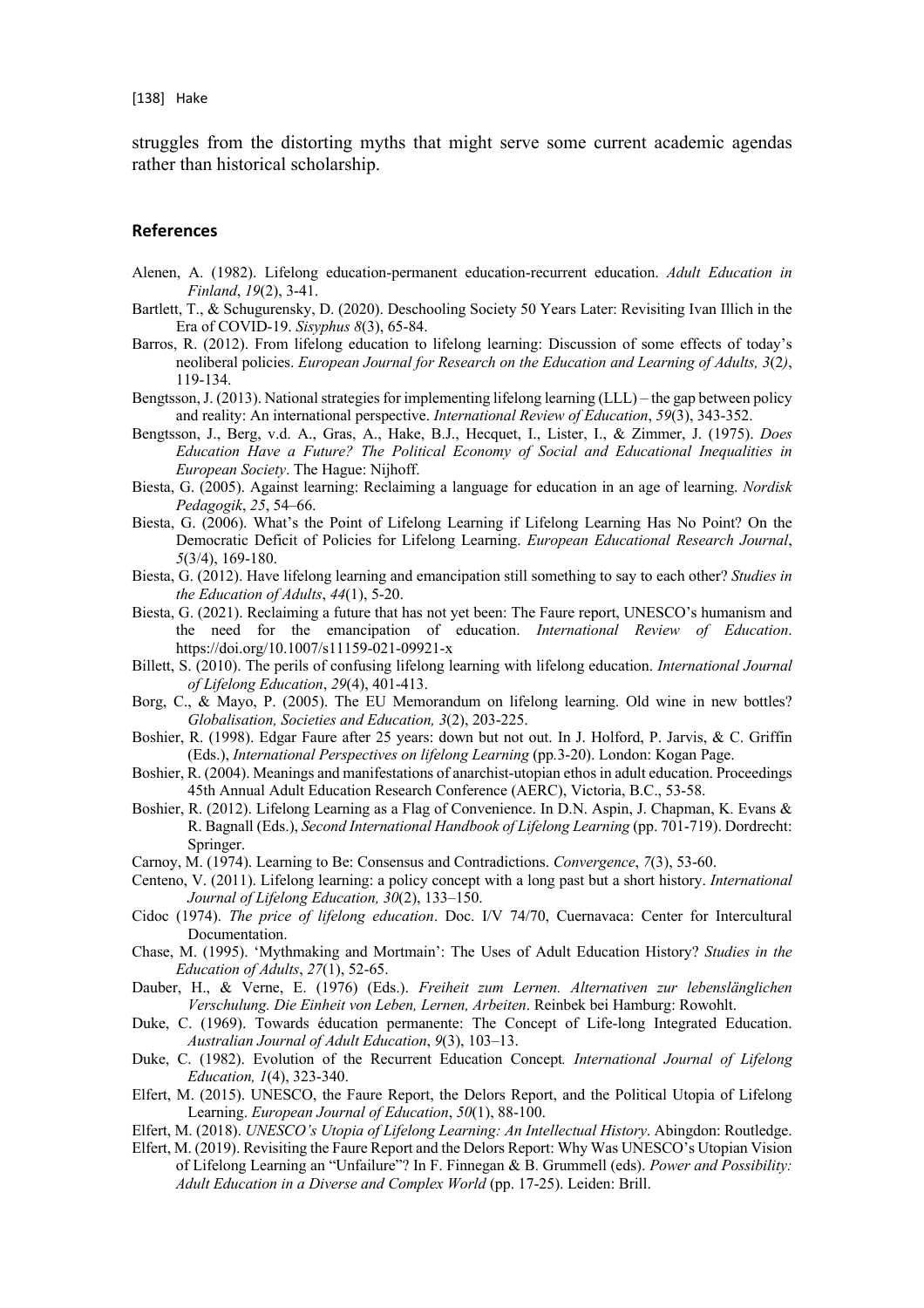- Faure, E., Herrera, P., Kaddoura, A-K., Lopès, H., Pétrovski, A.V., Rahnena, M., & Ward, F.C. (1972). *Learning to be: the world of education today and tomorrow*. Paris: UNESCO/Harrop.
- Fejes, A. (2013). Lifelong learning and employability. In G. Zarifis, & M.N. Gravani (Eds), *Challenging the 'European Area of Lifelong Learning': A Critical Response* (pp. 99-107). Dordrecht: Springer.
- Fejes, A. & Nylander, E. (eds) (2019). *Mapping out the Research Field of Adult Education and Learning*. Heidelberg: Springer.
- Field, J. (2001). Lifelong education. *International Journal of Lifelong Education 20*(1/2), 3-15.
- Field, J. (2012). Transitions in Lifelong Learning: Public Issues, Private Troubles, Liminal Identities. *Studies for the Learning Society, 2*(2/3), 4-11. |
- Finger, M., & Asún, J. M. (2001). *Adult Education at the Crossroads: Learning our way out*. London: Zed Books.
- Fomerand, J. (1977). The French University: What Happened after the Revolution? *Higher Education, 6*(1), 93-116.
- Forquin, J.-C. (2002. *Les composantes doctrinales de l'idée d'éducation permanente. Analyse thématique d'un corpus international*. Paris: L'Harmattan.
- Forquin, J-C, (2004). L'idée d'éducation permanente et son expression internationale depuis les années 1960. *Savoirs, 3*(6), 9-44.
- Frese, H. (1972). Permanent Education Dream or Nightmare? *Education and Culture*, *19*, 9-13.
- Further, P. (1977). *The planner and lifelong education*. Paris: International Institute of Educational Planning.
- Gelpi, E. (1984). Lifelong education: Opportunities and obstacles. *International Journal of Lifelong Education, 3*(2), 79-87.
- Gelpi, E. (1994). L'éducation permanente: principe révolutionnaire et pratiques conservatrices. *International Review of Education, 40*(3), 343-351.
- Giere, U. (1994). Lifelong Learners in the Literature: Adventurers, Artists, Dreamers, Old Wise Men, Technologists, Unemployed, Little Witches and Yuppies. *International Review of Education, 40*(3/5), 383-393.
- Grace, A. P., Rocco, T. S., & Associates (2009). *Challenging the Professionalisation of Adult Education: John Ohliger and Contradictions in Modern Practice*. San Francisco: Jossey-Bass.
- Guigou, J. (1971). L'école désétatisée. *Combat*, 3 mars.9
- Guigou, J. (1992). *Critique des systèmes de formation des adultes, 1968-1992.* Paris: Harmattan
- Guigou, J. (1973). Critique de l'analyse systématique des actions de formation. *Ėducation Permanente, 17*, 113-146
- Guigou, J. (1975). Les coûts de l'éducation permanente: un été avec Illich (août 1974). *L'Homme et la société*, *35*, 225-237.
- Guigou, J. (1977). L'institution de la formation permanente. In G. Pineau (Ed.), *Ėducation ou aliénation permanente ?: repères mythiques et politiques* (pp. 190-206). Paris: Dunod.
- Guigou, J. (1992). *Critique des systèmes de formation des adultes, 1968-1992*. Paris : Harmattan
- Grace, A.P., & Rocco, T.S. (Eds) (2009). *Challenging the Professionalization of Adult Education: John Ohliger and Contradictions in Modern Practice*. San Franciso: Jossey-Bass.
- Haddat, G., & Aubin, J-P. (2013). Towards a humanism of knowledge, action, and co-operation. *International Review of Education*, *59*(3), 331-334.
- Hager, P.J. (2011). Concepts and Definitions of Lifelong Learning. In M. London (ed.), *The Oxford Handbook of Lifelong Learning* (pp. 12-25). Oxford: Oxford UP.
- Hake, B.J. (2005). Fragility of the Employability Agenda: Flexible life courses and the reconfiguration of lifelong learning in The Netherlands. In A. Bron, E. Kurantowicz, H. Salling Olesen, & L. West (eds), *'Old' and 'new' worlds of adult learning* (pp. 234-253). Wroclaw: Wydawnictwo Naokowe.
- Hake, B.J. (2011). Rewriting the History of Adult Education: The Search for Narrative Structures. In K. Rubenson (Ed.), *Adult Learning and Education* (pp.14-19). Oxford: Academic Press.
- Hake, B.J. (2017). Strange encounters on the road to lifelong learning: the European economic community meets permanent education in 1973. *History of Education, 46*(4), 514-532.
- Hake, B.J. (2018). *Éducation permanente* in France *en route* to 'permanent education' at the Council of Europe? Revisiting a *projet social* to create 'a long life of learning', *History of Education*, *47*(6), 779-805.
- Hake, B.J. (2019). L'éducation permanente et le Conseil de l'Europe: le rôle oublié des réseaux français. *Education Permanente*, *n° 220-221*, 295-314.
- Hake, B.J. (2021). Looking forward backwards: Varieties of capitalisms, alternative futures, and learning landscapes. *European journal for Research on the Education and Learning of Adults*, *12*(1), 31-45.
- Huberman, M. (1979). Live and Learn: A Review of Recent Studies in Lifelong Education. *Higher Education, 8*(2), 205-215.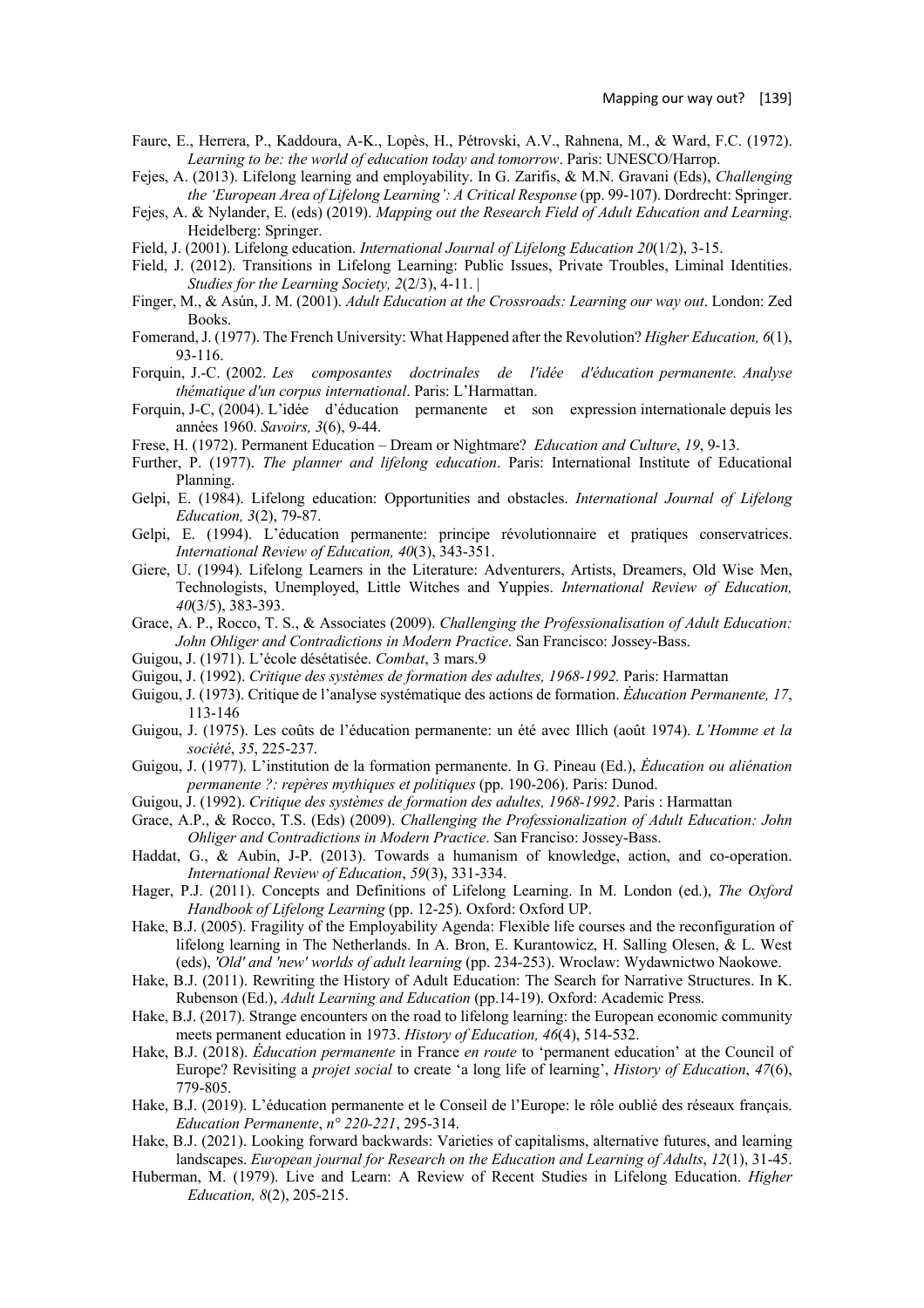- Hughes, C., & Tight, M. (1995). The myth of the learning society. *British Journal of Educational Studies*, *43*(3), 290-304.
- Illich, I. (1970). *Deschooling Society*. New York: Harper and Row.
- Illich, I., & Verne, E. (1976). *Imprisoned in the Global Classroom*. London: Writers and Readers Publishing Co-operative.
- Istance, D., Schuetze, H.G., & Schuller, T. (2002). *International perspectives on lifelong learning: From recurrent education to the knowledge society*. Buckingham: SRHE/OU.
- Jadotte, H. (1973). Le Rapport Faure: une offensive du libéralisme éducatif. *Forum, 7*(23), 3.
- Jarvis, P. (2014). From adult education to lifelong learning and beyond. *Comparative Education*, *50*(1), 45- 57.
- Jones P. (2006). *Raymond Williams's Sociology of Culture*. London: Palgrave Macmillan.
- Krakovitch, R. (2006). *Edgar Faure: le virtuose de la politique*. Paris : Economica.
- Lajeunesse, M. (1974). Le Rapport Faure et l'idée de changement. *Documentation et bibliothèques, 20*(1), 27-33.
- Laot, F. F. (1999). *La formation des adultes. Histoire d'une utopie en acte. Le Complexe de Nancy*. Paris : L'Harmattan.
- Laot, F.F. (2009). Focusing on the idea of Permanent Education in France and its Progressive Decline. In A Heikkinen, & K. Kraus (Eds.), *Reworking vocational education: policies, practices, and concepts* (pp. 121-140). Bern: Peter Lang.
- Lee, M. L., & Friedrich, T. (2011). Continuously reaffirmed, subtly accommodated, obviously missing and fallaciously critiqued: ideologies in UNESCO's lifelong learning policy. *International Journal of Lifelong Education*, *30*(2), 151-169.
- Le Monde (1972). M. Edgar Faure présente son rapport sur l'avenir de l'éducation. *Le Monde*, September 27, 1972.
- Lengrand, P. (1970). *An Introduction to Lifelong Education*. Paris: UNESCO.
- Lestrohan, P. (2007). *L'Edgar: Biographie d'Edgar Faure*. Paris: Le Cherche Midi.
- Levinson, M. (2016). *An Extraordinary Time: The End of the Post-war Boom and the Return of the Ordinary Economy*. New York: Basic Books.
	- Lister, I. (1974). *Deschooling: a reader*. London: Cambridge University Press.
- Lopez, A. (2014). The University as power or counter-power? May 1968 and the emergence of a new learning subject. *European Journal for Research on the Education and Learning of Adults*, *5*(1), 31-49.
- Loriaux, M.M. (1991). *France After Hegemony: International Change and Financial Reform.* Ithaca: Cornell University Press.
- Lowe, R. (1975). *The Education of Adults: A World Perspective*. Paris and Toronto: UNESCO Press and Ontario Institute for Studies in Education.
- Lynch, M. (1979). *Education for Community: A Cross-cultural Study in Education*. London: Macmillan.
- Maheu, R. (1973). An aid to reflection for necessary renovations. *Prospects*, *3*(1), 51-56.
- Mazenod, A. (2017). Lost in translation? Comparative education research and the production of academic knowledge. *Compare: A Journal of Comparative and International Education, 48*(2), 189-205
- Medel-Añonuevo, C., Ohsako, T., & Mauch, W. (2001). *Revisiting Lifelong Learning for the 21st Century*. Hamburg: UNESCO Institute for Education.
- McGuigan, J. (2019). *Raymond Williams: Cultural Analyst*. Bristol: Intellect Books.
- Meadows, D.H., Meadows, D.L., Randers, J., & Behrens III (1972). *The limits to growth: A report for the club of Rome's project on the predicament of mankind*. New York: Universe Books.
- Milana, M. (2012). Political globalisation and the shift from adult education to lifelong learning. *European Journal for Research on the Education and Learning of Adults*, *3*(2), 103-117.
- Nicholl, K., & Olesen, H. (2013). What's new in a new competence regime? *European Journal for Research on the Education and Learning of Adults, 4*(2), 103-109.
- OECD (1973). *Recurrent Education: A Strategy for Lifelong Learning*. Paris: Centre for Educational Research and Innovation.
- Ohliger, J. (1974). Is Lifelong Education a Guarantee of Permanent Inadequacy? *Convergence*, *7*(2), 47- 59.
- Patterson, M. (1972). French University Reform: Renaissance or Restoration? *Comparative Education Review, 16*(2), 281-302.
- Petrovsky, A. V. (1976). What lies behind de-schooling? *Prospects*, *6*(1), 60-64.
- Pineau, G. (Ed.) (1977). *Ėducation ou aliénation permanente?: repères mythiques et politiques*. Paris: Dunod.
- Prasad, M. (2006). *The Politics of Free Markets: The Rise of Neoliberal Economic Policies in Britain, France, Germany, and the United States*. Chicago: University of Chicago Press.